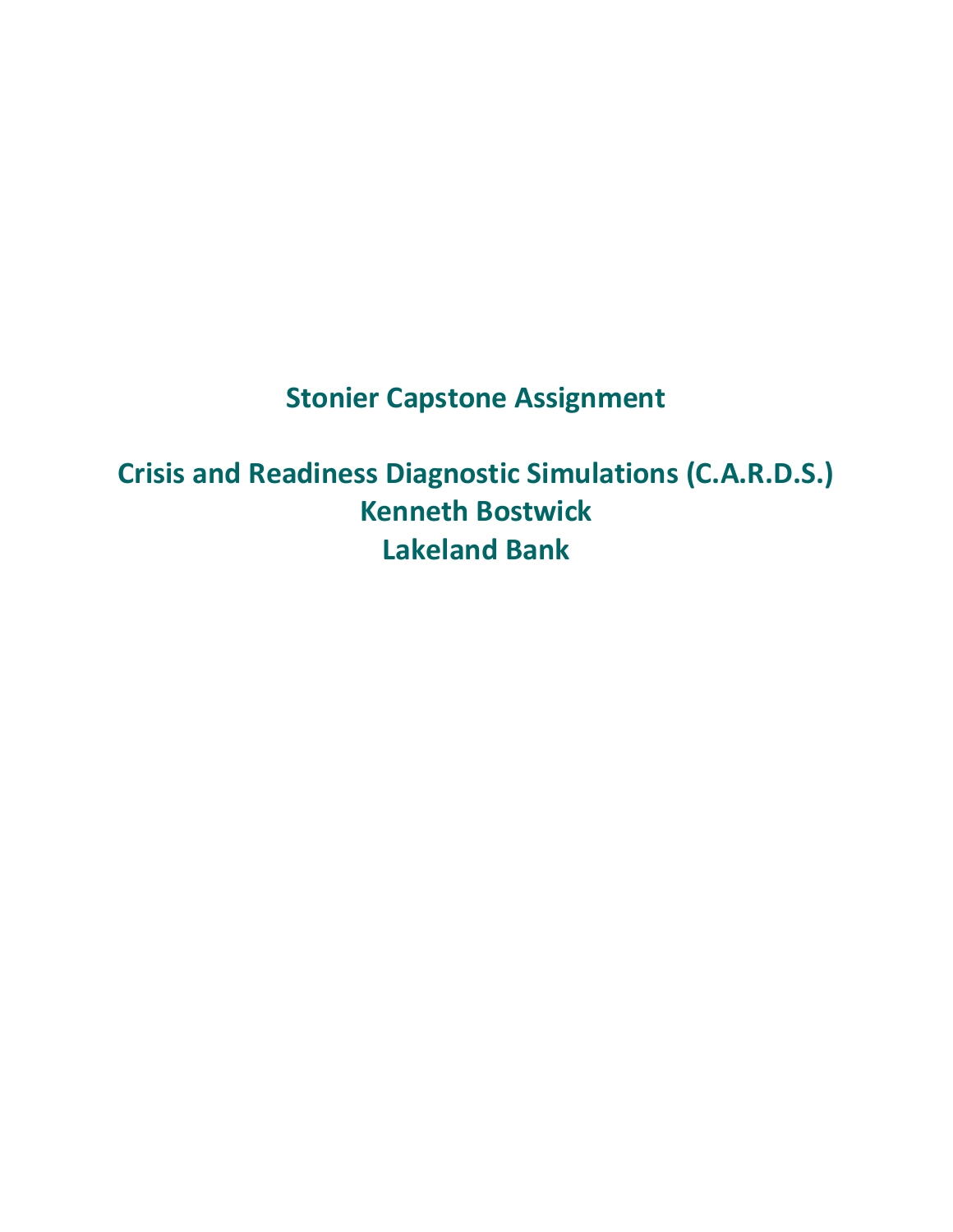# **TABLE OF CONTENT**

| <b>I.</b> Executive Summary (TBD)     | $2 - 3$       |
|---------------------------------------|---------------|
| II. Introduction<br><b>Background</b> | 4<br>$5 - 13$ |
| III. Strategy and Implementation      | 13-22         |
| <b>IV.</b> Financial Impact           | $22 - 27$     |
| V. Non-Financial Impact               | 27-30         |
| <b>VI.</b> Conclusion                 | 30            |
| <b>VII. Visual Example of Process</b> | 31            |
| <b>VIII. Bibliography</b>             | 32            |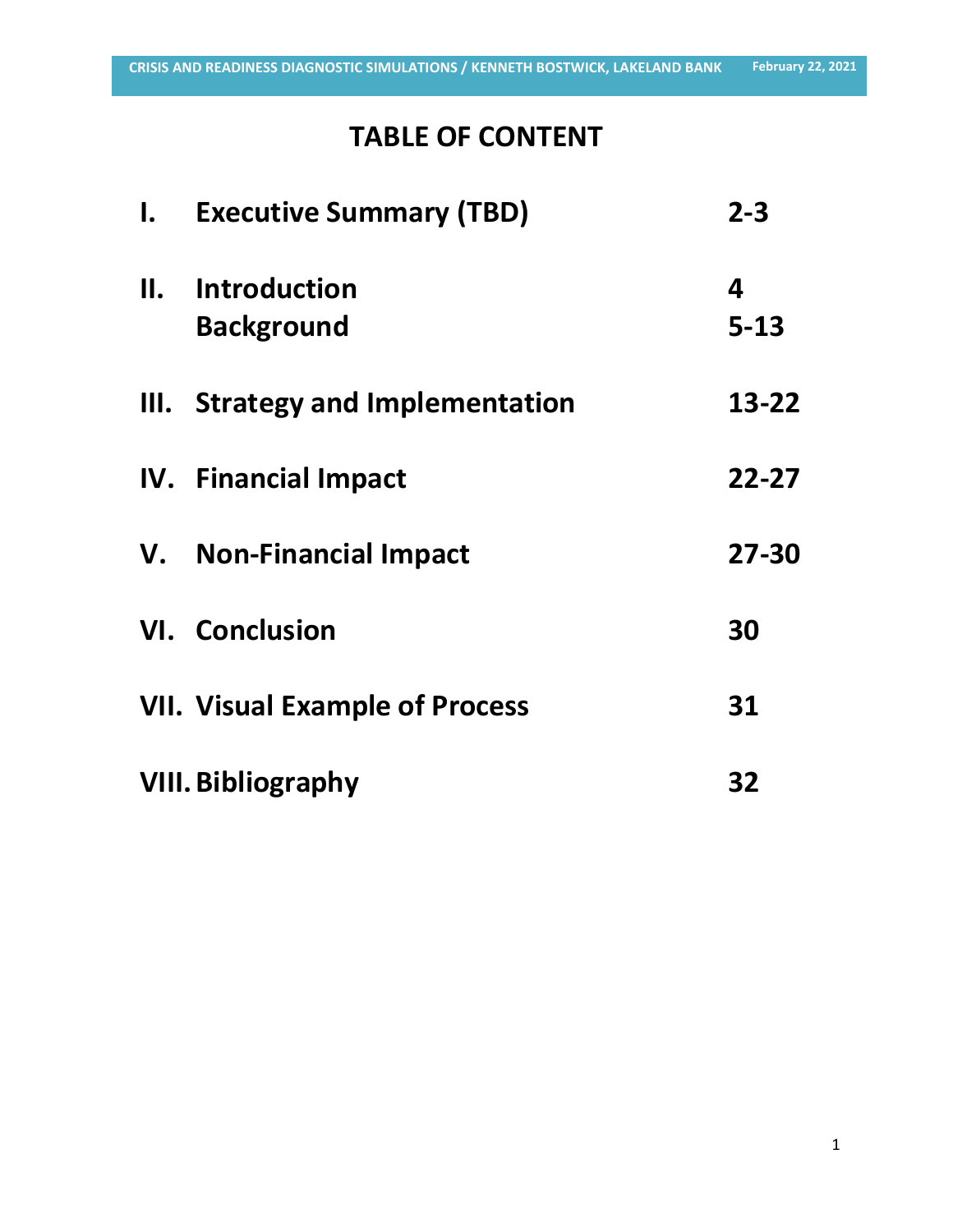## **Executive Summary:**

Lakeland Bank is the sixth largest bank owned and operated in the state of New Jersey with 5.7% of market share. The Bank was founded in September 1969 by local businessmen to meet the needs of other local businessmen and the communities in which they were located. One of the cornerstones of Lakeland Bank at its formation was to be recognized by its clients as a local Community Bank with ties to the communities in which it serves. This holds true to this day as referenced by its reputation in the community by customers and peers alike. Currently the organization operates 51 branch locations throughout New Jersey with one location in New York State with Commercial Loan Production Offices located in key market areas to support the needs of business development. As of September 30, 2020 Lakeland accounts for \$7.5 billion in total assets.

Local, regional, national and international events over the past twelve months have opened discussions for the need to reevaluate and update contingency planning, particularly around medium- and longer-term events. The objective is to have contingency plans in place to allow for seamless operations on a longer-term basis for hardware deployment, associate communication and deployment, systems infrastructure readiness, facilities readiness, etc.

This paper will provide an overview of Lakeland Bank's current contingency planning, new scenario modeling programs, and a recommendation to move forward with the investment and implementation of the Crisis and Readiness Diagnostic Simulations (C. A. R. D. S.) program to add to and enhance Lakeland's existing contingency planning program.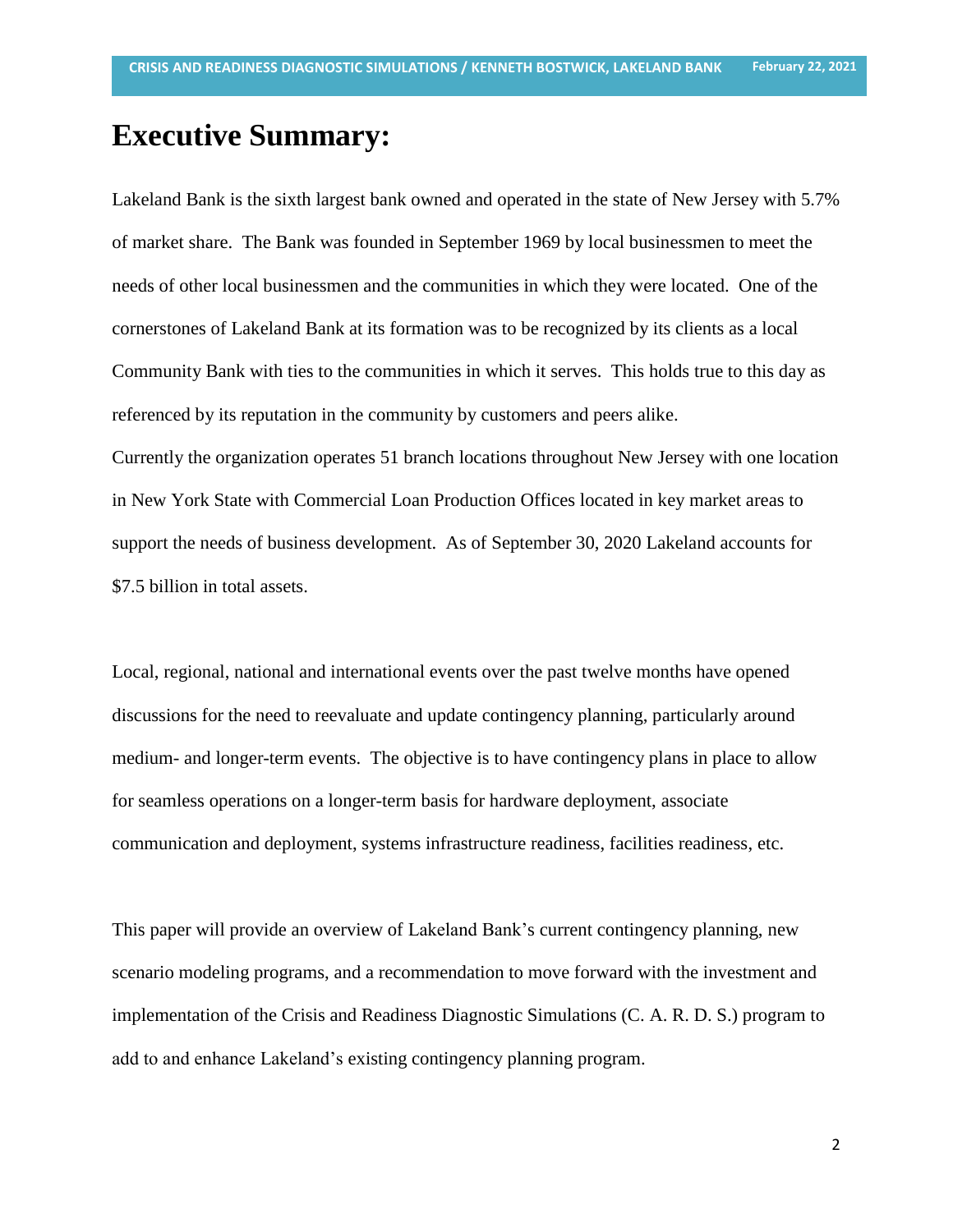The following positive results are expected upon implementation:

- Preparedness ahead of crisis situations defined by modeling across multiple lines of business
- Seamless customer experience with little to no interruption in service thus resulting in improved overall business results
- Improved communications from business units to Executive Management and Board of **Directors**
- Cost and time savings based upon proactive planning versus reactive needs
- Improved employee engagement and morale based upon clearer communication planning

This Capstone will demonstrate how the Crisis and Readiness Diagnostics Simulations program can help Lakeland become more effective with contingency planning by being more proactive in the approach. This will be viewed favorably by the Bank's Executive Team, Board of Directors, Risk Management Group, employees and clients alike. The Capstone covers the history of the organization, challenges faced by the current process and financial and non-financial impacts that may occur by implementation of the program.

| Rank           | Institution                                                       | <b>Number</b><br>Οf<br><b>Branches</b> | in<br><b>Market</b><br>(\$mm) | <b>Market</b><br>Share<br>$(\%)$ |
|----------------|-------------------------------------------------------------------|----------------------------------------|-------------------------------|----------------------------------|
| 1              | <b>Valley National Bancorp</b>                                    | 166                                    | 18,121                        | 20.7                             |
| $\overline{2}$ | Investors Bancorp Inc.                                            | 112                                    | 15,605                        | 17.8                             |
| 3              | OceanFirst Financial Corp.                                        | 79                                     | 7,192                         | 8.2                              |
| 4              | <b>Provident Financial Services Inc.</b>                          | 81                                     | 6,686                         | 7.6                              |
| 5              | Columbia Financial Inc. (MHC)                                     | 61                                     | 5,663                         | 6.5                              |
| 6              | Lakeland Bancorp Inc.                                             | 51                                     | 5.029                         | 5.7                              |
| 7              | ConnectOne Bancorp Inc.                                           | 29                                     | 4,809                         | 5.5                              |
| 8              | Keamy Financial Corp.                                             | 52                                     | 4.174                         | 4.8                              |
| 9              | Peapack-Gladstone Financial Corp.                                 | 20                                     | 4.104                         | 4.7                              |
| 10             | Spencer Savings Bank SLA                                          | 24                                     | 2,112                         | 2.4                              |
|                | <b>Top 10 New Jersey Banks</b><br><b>Total NJ Banks In Market</b> | 675<br>915                             | 73,495<br>87.621              | 83.9<br>100.0                    |

(1) Banks Headquartered in New Jersey<br>Source: S&P Global as of June 2019.

Lakeland Bancorp, Inc.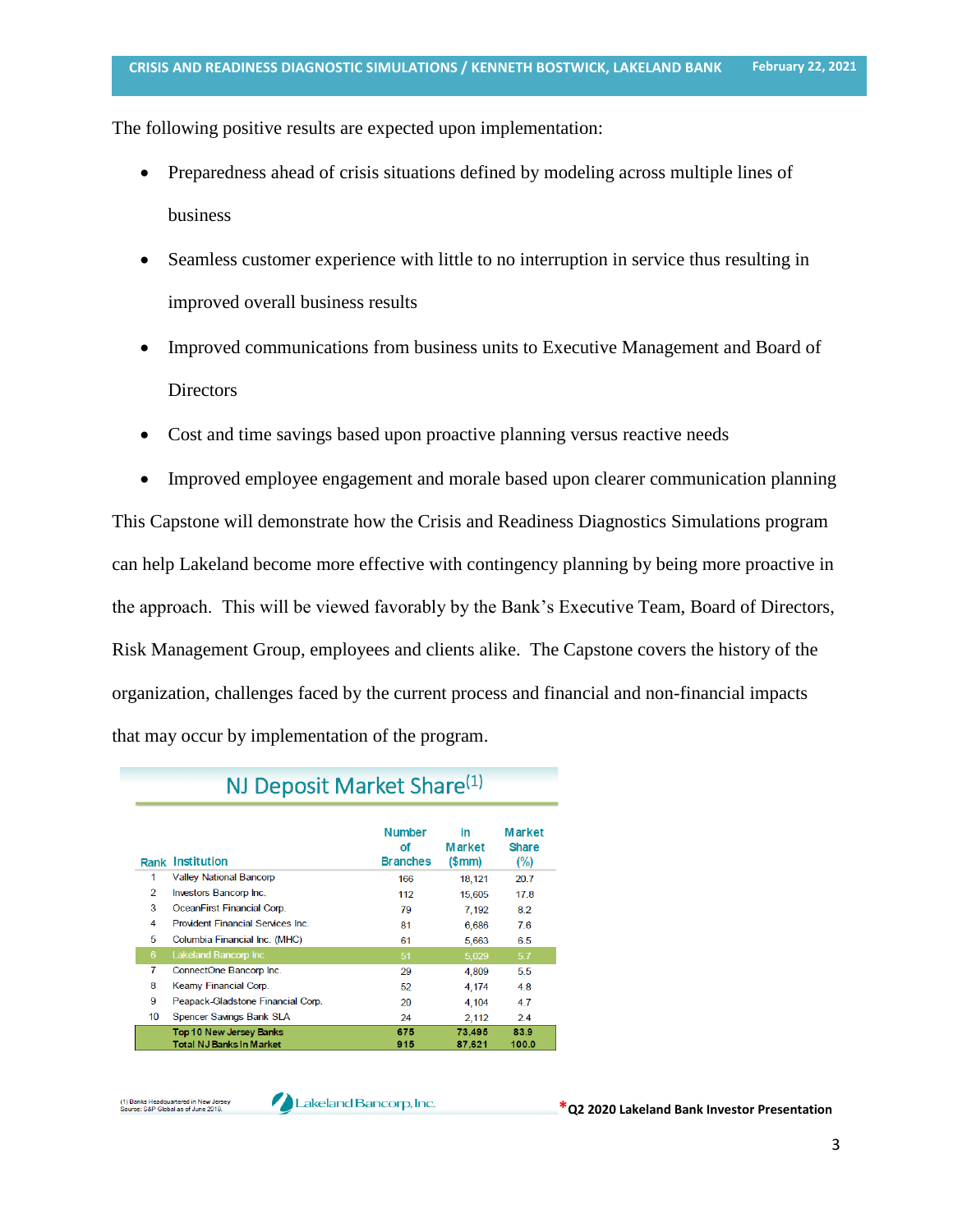### Introduction:

As with many Financial Institutions Lakeland Bank ("Lakeland") has had contingency planning in place for many years to help maintain and sustain operations and support its client base during times of potential crisis. Potential crisis situations include weather related issues, perceived and real physical security threats as well as other shorter term events which can impede access to some or all facilities. These plans have historically been more reactionary versus proactive or anticipatory of future events.

The intent of this paper is to develop a program that is predictive in nature to allow Lakeland to be proactive on an ongoing basis to help plan for events that may be short term or longer term such as what has been experienced with the COVID-19 Pandemic.

In light of the recent events surrounding the COVID-19 Pandemic, it has become apparent to Lakeland's management and Executive Management teams that this type of program should be developed and implemented for the Bank. Measurements of success will need to be established for the program including the ability to identify Lakeland team members to regularly analyze key external factors such as Social, Technological, Economic, Political, and Health, all on Local, Regional, National and International levels along with internal factors at Lakeland to allow Executive Management to be ready to implement and modify Crisis Plans for both short and long term events on an ongoing basis.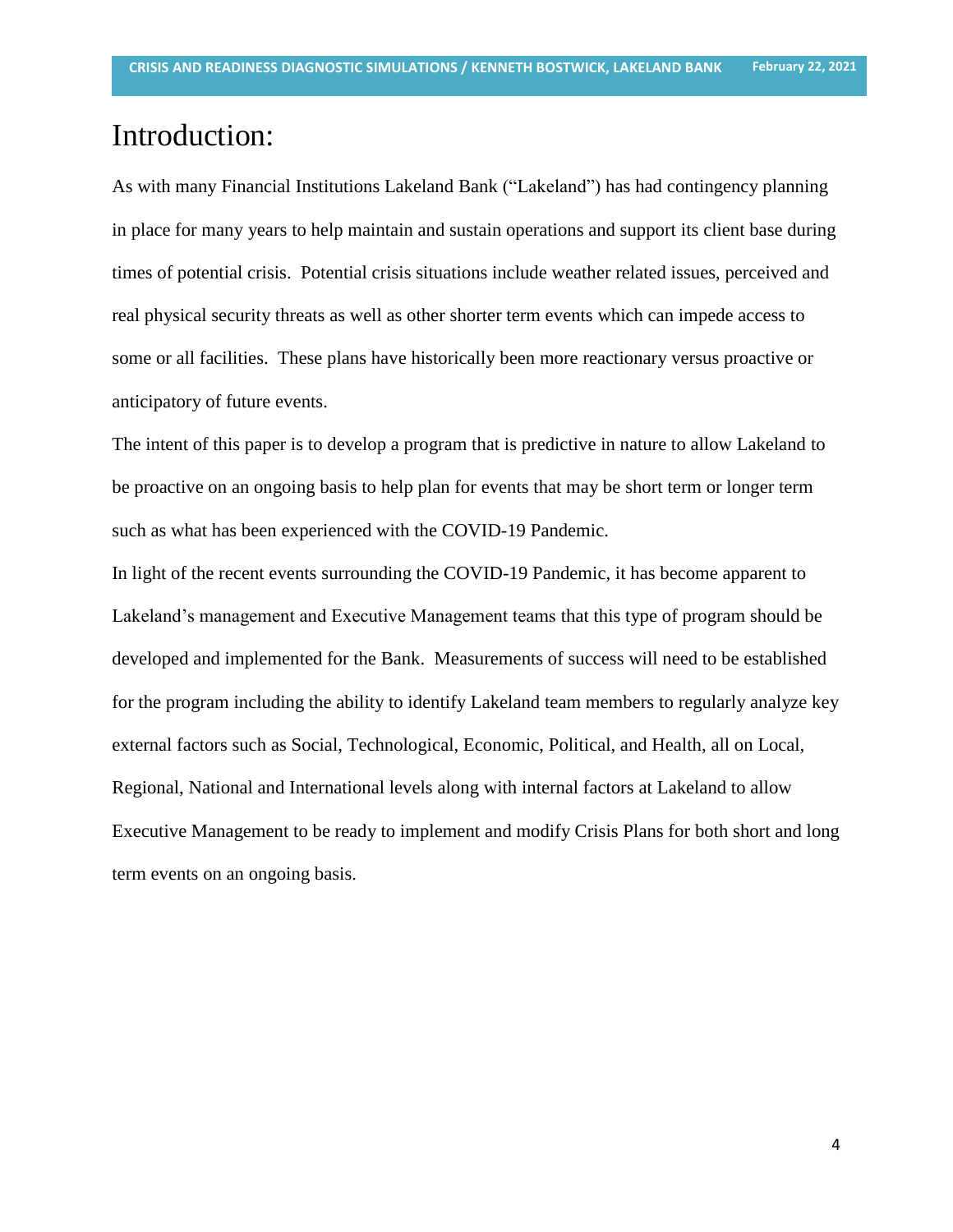## Background:



Lakeland Bank celebrated its  $50<sup>th</sup>$  anniversary in 2019. With over \$7.4 billion in assets, Lakeland Bank operates in Bergen, Essex, Morris, Ocean, Passaic, Somerset, Sussex and Union Counties, New Jersey as well as Highland Mills, New York. To support the commercial lending needs of its clients, Lakeland operates Commercial Lending Centers in Bernardsville, Jackson, Montville, Teaneck, and Waldwick, New Jersey as well as Highland Mills, New York. Lakeland Bank also has a Commercial Loan Production Office serving Middlesex and Monmouth Counties in New Jersey.

Lakeland Bank offers a full suite of both commercial and consumer products and services.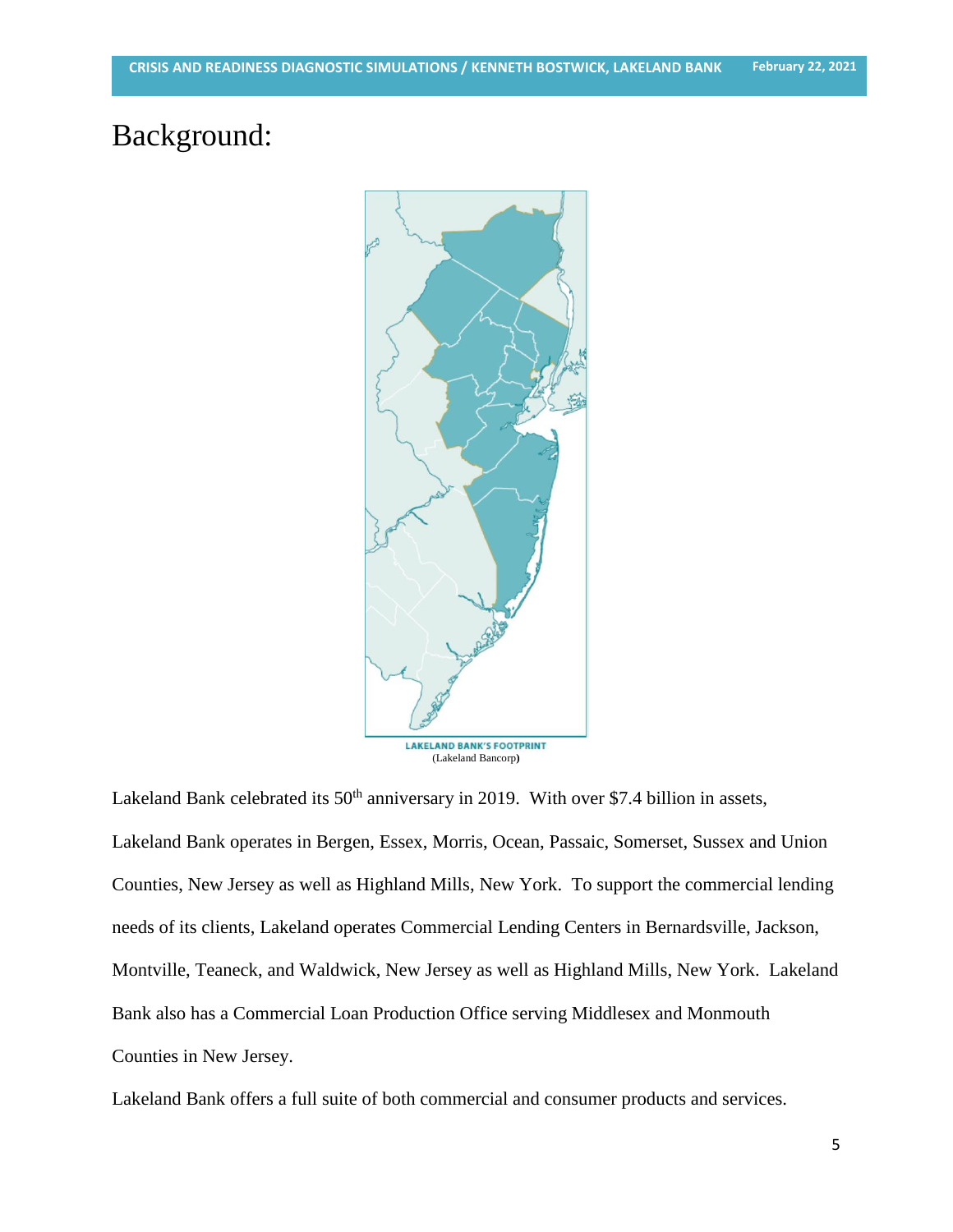### **LAKELAND BANK OFFICES**

#### **NEW JERSEY**

#### **BERGEN**

Carlstadt 325 Garden Street Englewood

Main Stre

42 North Dean Street Hackensack-Main Street

Hackensack-Polifly Road 9 Polifly Road

Park Ridge 165 Kinderkamack Road

**Rochelle Park** 1 East Passaic Street

Teaneck 417 Cedar Lane

Waldwick 64 Crescent Avenue

Westwood 21 Jefferson Avenue

Wyckoff 652 Wyckoff Avenue

**ESSEX** 

Caldwell 49-53 Bloomfield Avenue Nutley

356 Franklin Avenue **West Caldwell** 995 Bloomfield Avenue

#### **MORRIS**

Boonton 321 West Main Street Butler

1410 Route 23 North **Butler-Carey Avenue** 6 Carey Av

Denville 55 Broadwa

Madison 265 Main Street

Mendham 106 East Main Street, Suite A Milton

5729 Berkshire Valley Road Montville

166 Changebridge Road Morristown

151 South Street **Pompton Plains** 

901 Route 23 South

Pompton Plains-Cedar Crest Village Cedar Crest Driv

**Pompton Plains-Woodland Commons** 1 Woodland Commons

Wharton 350 North Main Street

#### **OCEAN**

Jackson 2120 West County Line Road Lakewood

500 River Avenue **Toms River** 104 Route 37 East

#### **PASSAIC**

Bloomingdale 28 Main Street

Clifton 1 Ackerman Avenue

**Little Falls** 86-88 Main Street

Newfoundland 2717 Route 23 South

Ringwood 45 Skyline Drive

Totowa 650 Union Blvd #1

Wanaque 103 Ringwood Avenue

Wayne<br>231 Black Oak Ridge Road **West Milford** 

1527 Union Valley Road

#### **SOMERSET**

Bernardsville 155 Morristown Road

#### **SUSSEX**

Andover 615 Route 206 North **Branchville Downtown** 

3 Broad Street Franklin

25 Route 23 South Fredon

395 Route 94 North Lafayette

37 Route 15 South Newton-Hampton

11 Hampton House Road Sparta

Town Center Drive

Stanhope<br>143 Route 183 North Wantage

455 Route 23 North

Vernon 529 Route 515 South, Suite 101

#### **UNION**

Summit 510 Morris Avenue

#### **NEW YORK**

**ORANGE Highland Mills** 556 State Route 32 North

#### **REGIONAL LOAN OFFICES**

Bernardsville 155 Morristown Road

Denville 4 Second Avenue, Suite 204

Highland Mills, NY 556 State Route 32 North

Jackson 2120 West County Line Road

Montville 166 Changebridge Road

Oak Ridge<br>250 Oak Ridge Road

Teaneck 417 Cedar Lane

Totowa 650 Union Blvd #1

**Corporate Headquarters** 250 Oak Ridge Road<br>Oak Ridge, NJ 07438

**Commercial Real Estate Office** 64 Crescent Avenue<br>Waldwick, NJ 07463

**Loan Production Office** 485 Route 1 South<br>Iselin, NJ 08830

**Milton Annex** 5736 Berkshire Valley Road Oak Ridge, NJ 07438

**Milton Operations & Training Center** 5716 Berkshire Valley Road<br>P.O. Box 326 Oak Ridge, NJ 07438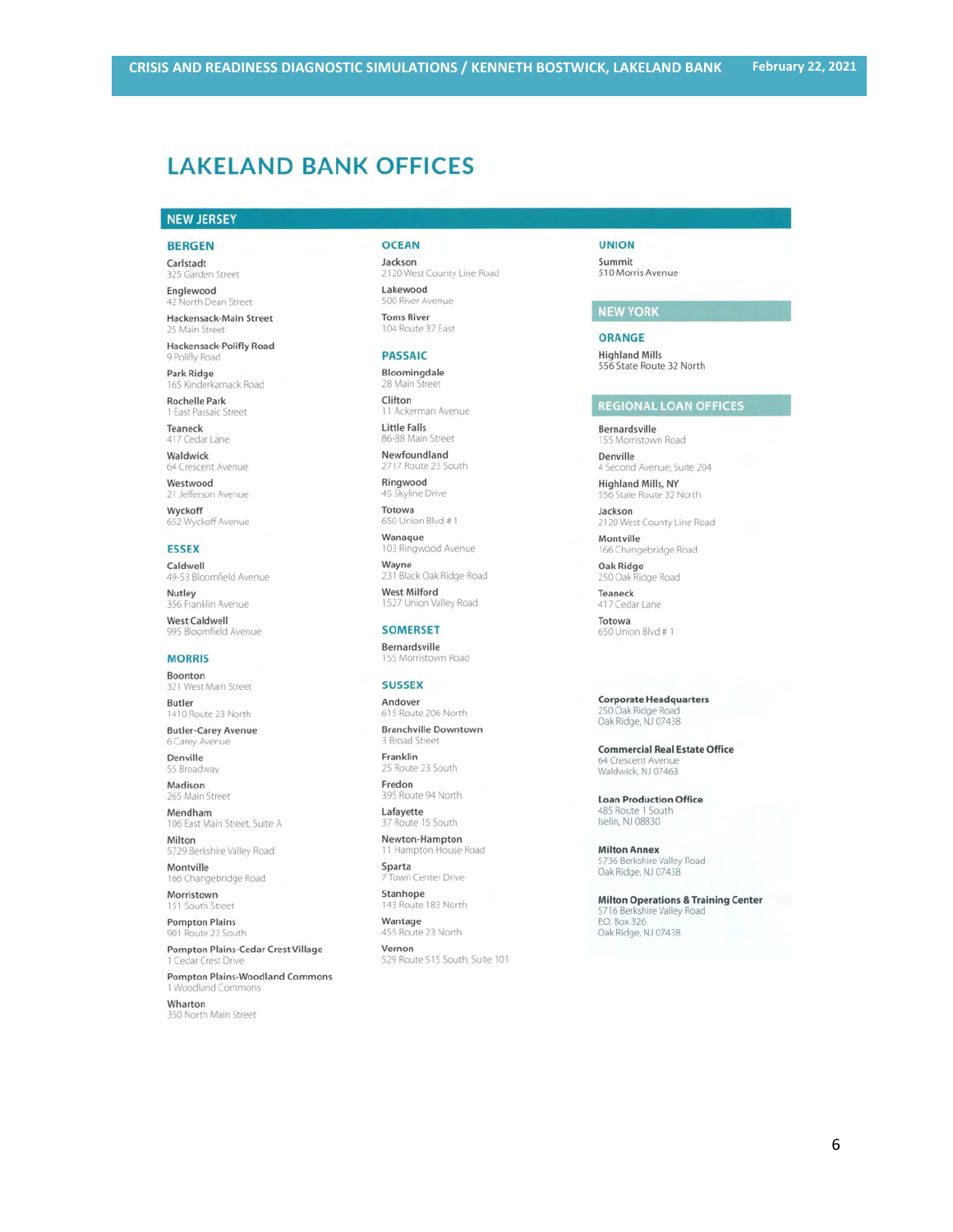### *Demographic Footprint:*

Lakeland's demographic footprint encompasses a large area of the state of New Jersey and a small segment of New York. This area is roughly one hundred and fifty miles from end to end. The Bank's footprint is currently broken into three Regions and one Market:

- Northern Region Operating office in Sussex and Morris Counties, New Jersey
- Southern Region Spreading through Essex, Morris, Passaic, Somerset & Union Counties, New Jersey
- Eastern Region Touching Bergen, Essex, Passaic Counties, New Jersey as well as Highland Mills, New York
- Ocean Market Operating in Ocean County, New Jersey

Each Region/Market has its own overall demographic makeup.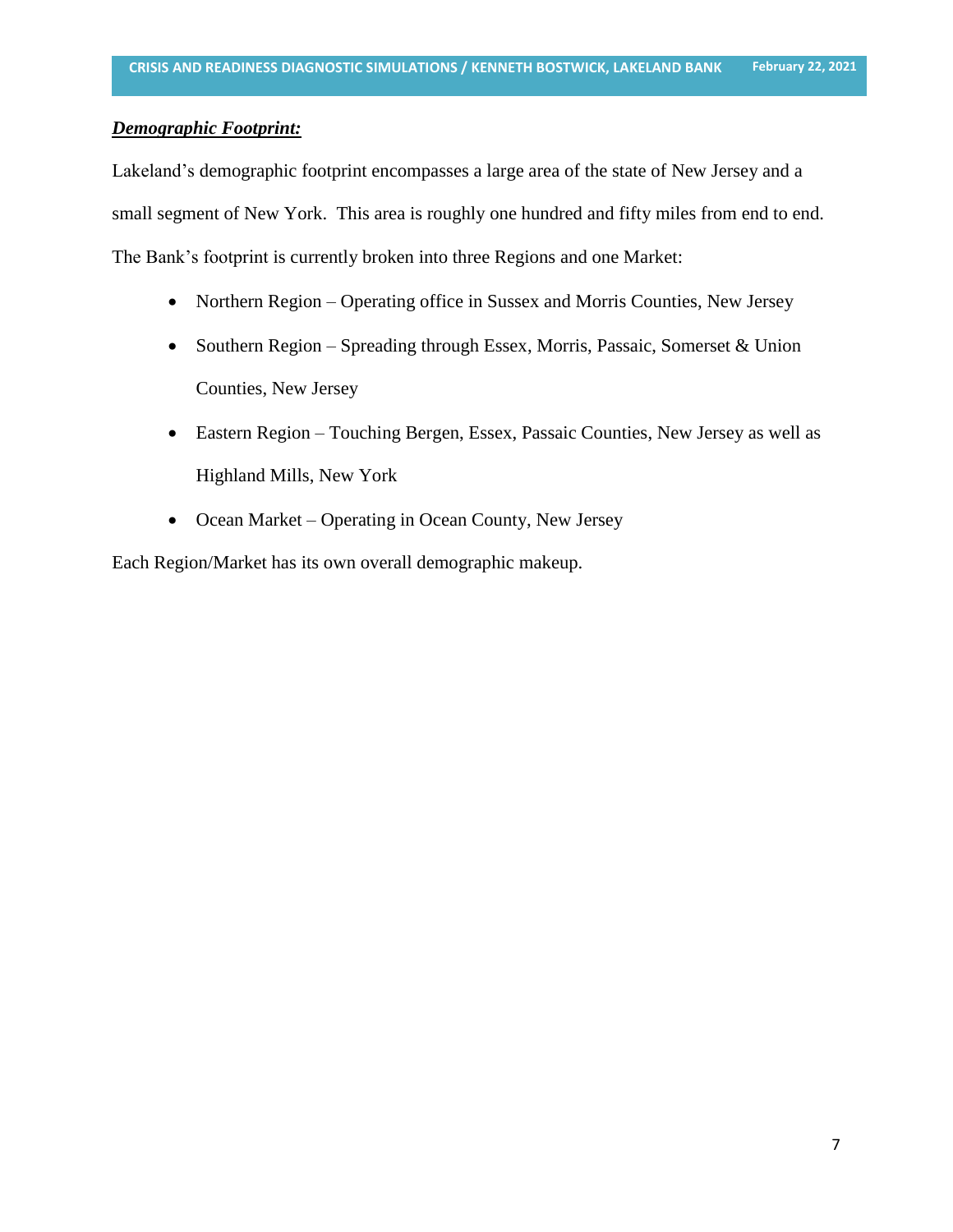#### *Demographic Footprint:* Northern Region

The Northern Region was the birthplace of Lakeland Bank and many of the founders and their families are from this area. Overall the Northern Region is number one in its market with 17.49% (combined counties) Deposit Market Share. There are roughly forty banking locations that operate in Sussex County (the Northern Region's footprint); Lakeland operates eleven of those branches. Lakeland holds the number one market share in this area with 31.73%; its closest competitor is SB One Bank with 22.54%. There may be opportunity for growth in this area as well given SB One's recent merger with Provident Bank which is anticipated to negatively impact their footings in this market. Lakeland has increased overall market share in the Northern Region from 2018 to 34.65%.

In general the Northern Region is fairly rural with average home prices among the lowest in the state at \$295,500. Interestingly, the per capita income is among the highest in New Jersey at \$91,807. The apparent disconnect between income and home prices have been attributed to a slow rebound from the housing crisis, geographic location and negative population growth over the past several years in the Northern Region.

Commercial and small business opportunities are limited due to the saturation of market that already exists and the lack of population expansion

### *Demographic Footprint:* Southern Region

Lakeland ranks seventh in overall deposits of the forty-four Financial Institutions operating in the Southern Region with 4.35% of the Deposit Market Share. Each office in the Southern Region has an average client base that ranges from blue collar workers to self-employed professionals to CPA's/Attorneys and other professional service providers.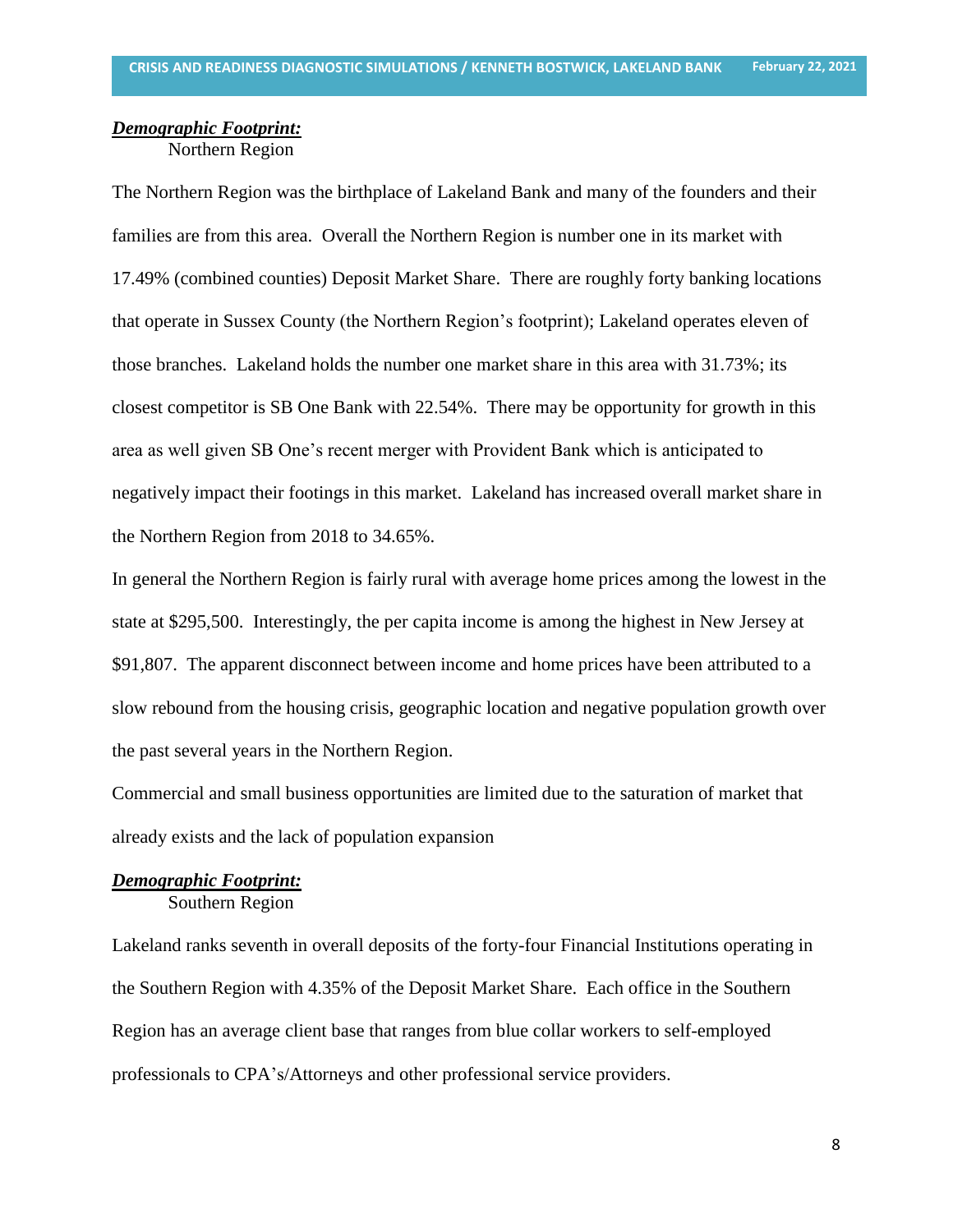The per capita income in the Southern Region ranges from \$57,514 to \$110,969. This runs the spectrum from low to high within the overall state range per the latest Census reporting. Average home prices in the Southern Region range from a low of \$412,800 to a high of \$451,200 which outpaces the state average of \$334,900. Population growth forecasts also are promising for the majority of the Southern Region as well.

There is a wide range of small to mid-market business opportunities available in the Southern Region as well. To support these efforts, three of the Commercial Lending Offices are located within the Southern Region.

#### *Demographic Footprint:* Eastern Region

The Eastern Region ranks number thirteenth in overall deposits of the out of the sixty Financial Institutions operating in the Eastern region with 2.66% of the Deposit Market Share and is by far in the most densely populated area of the franchise. The Eastern Region also has the most competitor banks and is home to the most culturally diverse client base. Lakeland continued to expand in this area as evidence by the opening of a DE Nova branch in early 2019 (Clifton, NJ) which has been successful in reaching a new client base for Lakeland.

The client base for the Eastern Region is similar to that of the Southern Region as it runs the spectrum from blue collar, self-employed small business owner, to professional, and centers of influence.

Per capita income ranges \$57,514 to \$91,807, with average home prices ranging from \$412,800 - \$451,200. Projections for population expansion vary from county to county within the Eastern Region. It is forecasted that Passaic County may experience a slight decrease in population growth while Essex and Bergen Counties will both continue to see expansion.

9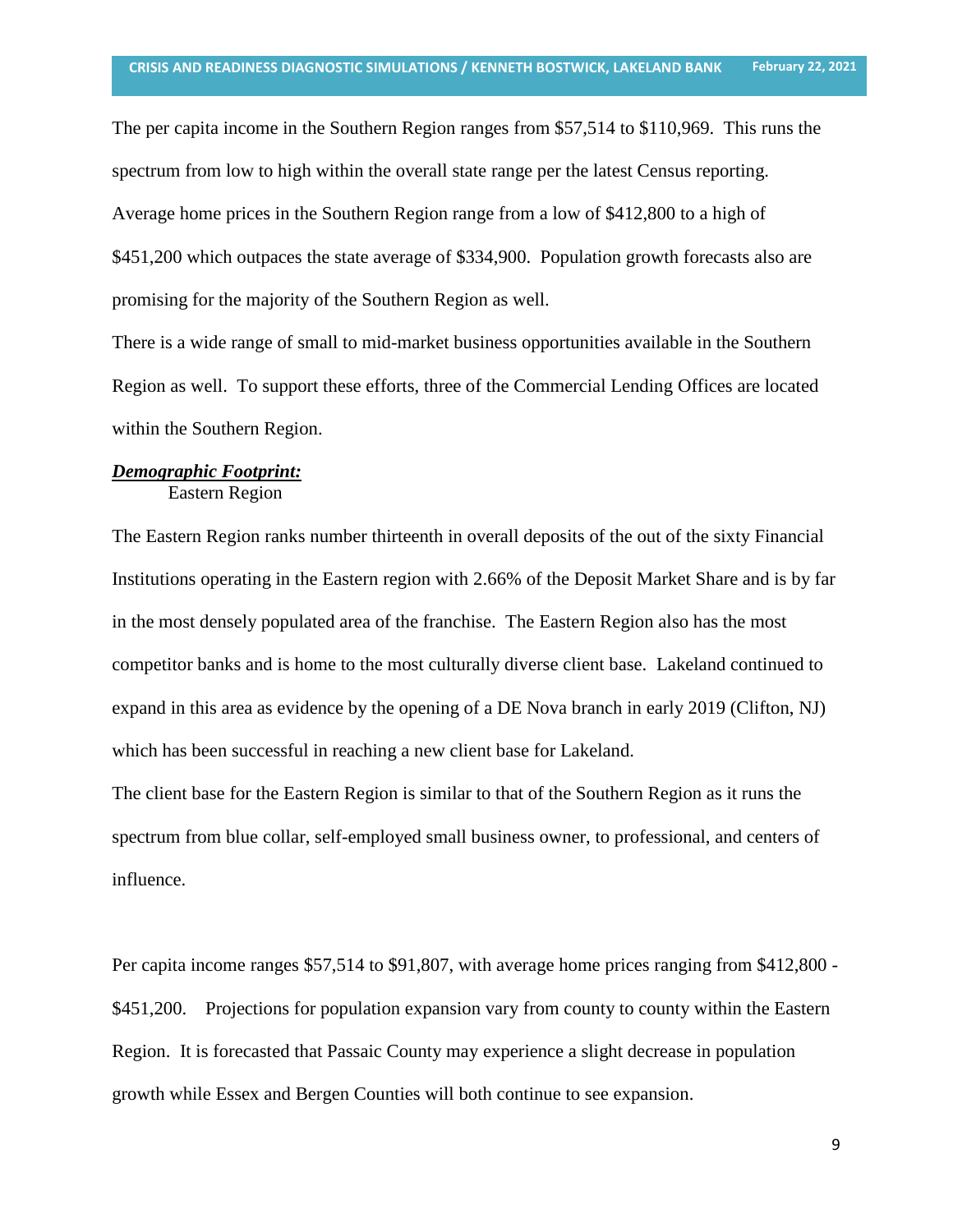This area has a great deal of Business Opportunities; Lakeland has four Commercial Lending Offices within the Eastern Region.

#### *Demographic Footprint:* Ocean Market

The Ocean Market (Lakeland defines this as a Market v Region based upon the presence of only three Branches) is ranked eighth in its market out of twenty-one with 4.80% of Market Share. The Market is a mix of Seasonal Businesses (Summer/Shore Vacation destination), Senior Citizen Communities as well as a large segment of Hasidic Jewish clients in one of the three offices.

The per capita income is \$65,771 and the average home price is \$295,500. The client base ranges from retired Senior Citizen, Small Business Owner to Professionals.

Population expansion is the greatest within this county for the entire organization with a projection of 1% growth. This does not necessarily translate however to where the branches are physically located within the area for Lakeland.

There are good opportunities for Business acquisition in this area. Lakeland Bank has one Commercial Lending Office located in Jackson, New Jersey as well as a Loan Production Office located in Iselin, New Jersey that although located in adjacent Monmouth County, provides opportunity for this Market.

### *Competitive Dynamic:*

#### **Primary Competitors:**

An analysis shows that Lakeland's competitors include various National, Regional and Community Banks. Financial Institutions recognized as primary competitors operating Branch locations throughout Lakeland's footprint include: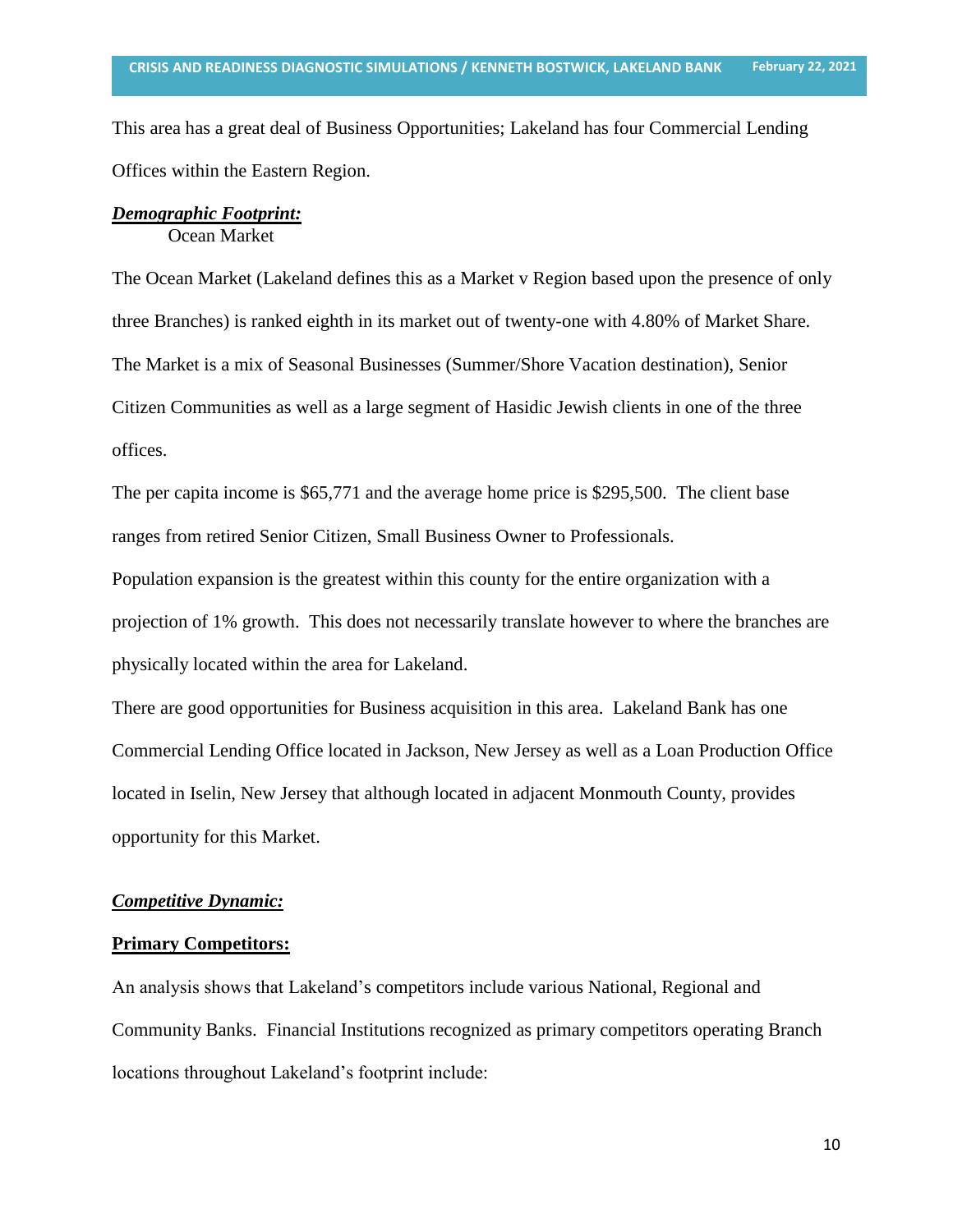• Bank of America (16.39%), TD (12.23%), Wells Fargo 10.66%), PNC (8.77%), Chase (6.96%), Valley Bank (5.30%), Investors (4.56%), Santander (3.06%), OceansFirst (2.10%), and Provident (1.96%)

The competitors with the most impact on the Eastern and Southern Regions are Kearney Financial and HSBC. First Hope Bank and SB One Bank are viewed as the greatest competition for the Southern and Northern Regions.

### *Differentiation:*

Lakeland Bank prides itself on best in class customer service delivery.

Lakeland has received numerous recognitions over the past several years including:

- Forbes 2020  $& 2019$  Best In State Banks
- NJBiz 2019 Fast 50 Dynamic Growth of New Jersey Companies
- Forbes 2014 & 2016 Top 50 Most Trust Worthy Companies in America
- NJ Herald Readers Choice Best Bank in Sussex County 15 Consecutive years 2006 2020

In addition, despite the growth that Lakeland has experienced in the past several years, the Bank

is still recognized by its client base and peers as a local Community Bank with localized

leadership, decision making and a knowledge and understanding of the areas in which they serve.

This is reinforced by the Marketing efforts that Lakeland generates on an ongoing basis.

An example of this localized knowledge and understanding of the areas served includes the following for a local business owner that was interviewed:

> He was thankful for the education that a Lakeland Bank Business Banking Officer provided him several months ago with regards to a Commercial Property purchase he was interested in. Although he was able to have been qualified to purchase the building he was a current tenant in, the margins were very narrow. If there were two occupancies, he would be operating in the red.

Flash forward – Another purchaser now owns the property, and there are now three vacancies in the building. The local business owner is thrilled with Lakeland Bank for keeping him in the green and is sharing his experience with all of his clients.

Lakeland gives back to each community in which they serve. Each year Lakeland holds a

Charity Golf outing. The proceeds are given to local graduating seniors selected by the school's

guidance department from each High School in the town/city where Lakeland Bank is located.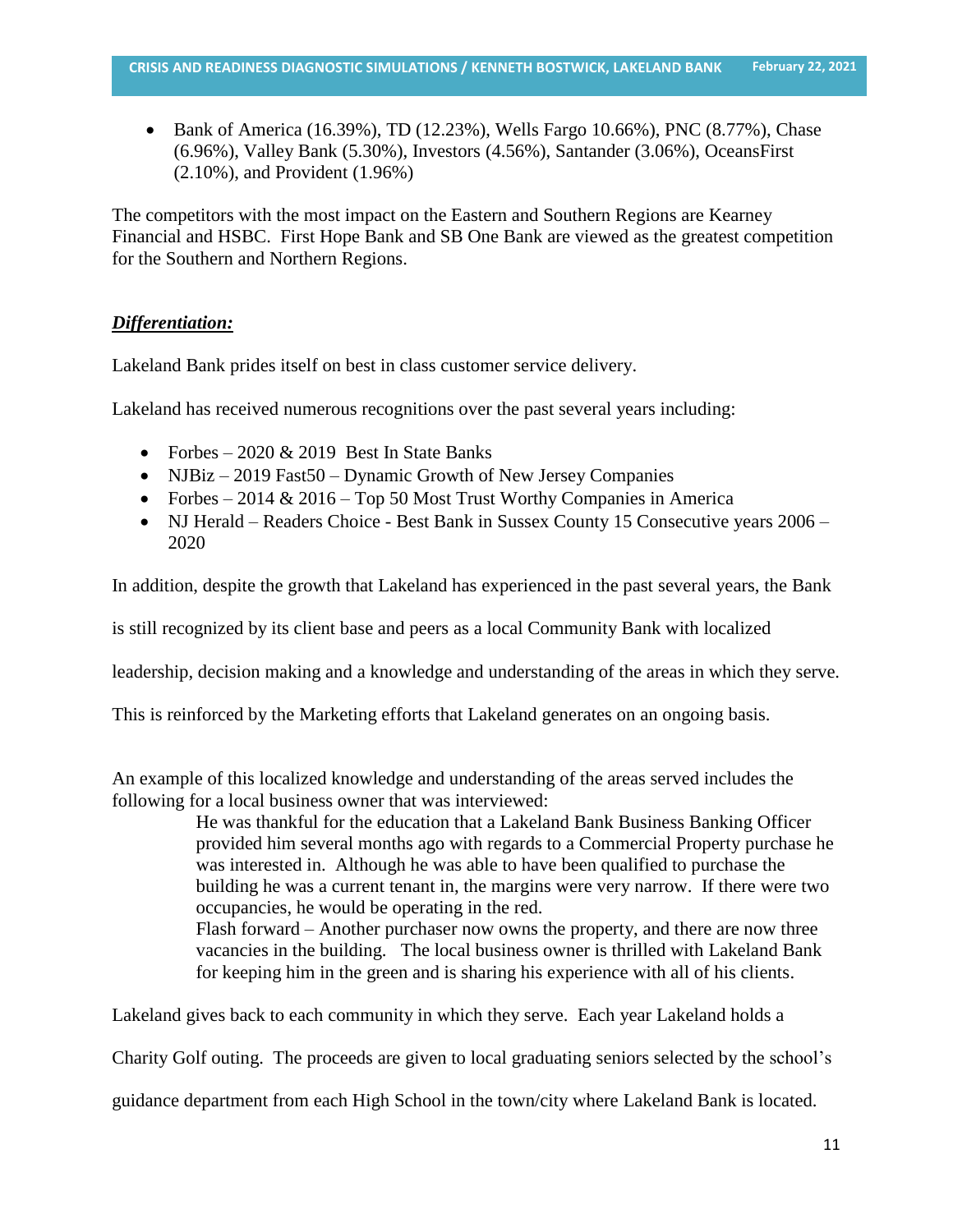This event is run by the Lakeland staff and is promoted in each branch location. Donations are raised by individual clients, small business and corporate customers. In 2019, this program generated over \$200,000 in donations and provided 114 students with scholarships.

#### *Other Competitors***:**

Credit Unions are not a large competitive factor for Lakeland Bank as a whole. Although there are many disbursed throughout the footprint the management does not view them as a major competitor at this time. To keep abreast of what is occurring in the market, information related to Credit Unions is reviewed regularly and discussed at Executive Management meetings and ALCO Meetings as warranted.

Non-traditional banks such as Ally Bank and Discover Bank are viewed as a threat for a younger client base, however, Lakeland Bank has embarked on a "Digital Strategy" that over a 3-5 year period is expected to combat some of the non-traditional banking threats. Lakeland has also found that although clients may initially opt for these digital banks, they do reach out for the personal touch for more complex needs such as financial planning and larger purchases (home buying etc.). Existing customers tend to be a great referral source for this.

Business on-line lending firms such as Kabbage and Lendingtree on the surface appear to be competition to Lakeland's Small Business and Mid-Market lending, but rates, expertise and customer loyalty seem to win out for Lakeland Bank in the long run.

Based upon recent feedback from peers at an annual Small Business Conference and the Anat Byrd Conference indicate that the application process and decision times for Lakeland Bank is best in class. The "Digital Strategy" that Lakeland is embarking on is looking to streamline all lending channels and improve efficiencies only more.

12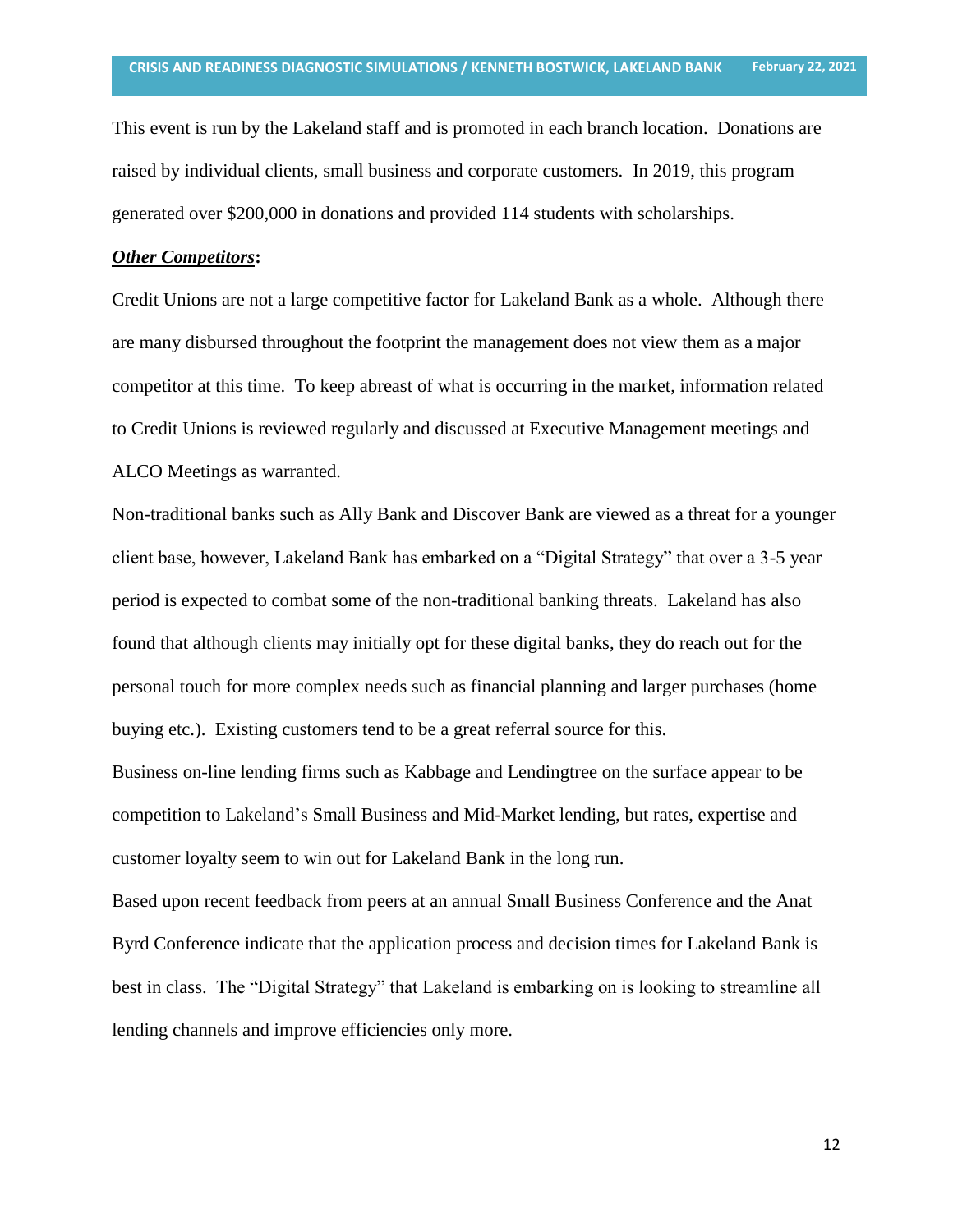#### *Summary:*

Lakeland has a primary focus on a customer base of commercial and small business clients with a secondary focus on consumer clients. Growth for Lakeland has been pursued organically and through acquisition, these strategies will continue to allow Lakeland to grow, but may not be sufficient to sustain themselves in the long run. Executive Management and its Board have agreed to make a substantial investment in a 3-5 year "Digital Strategy" to keep Lakeland relevant and grow to become a \$10m organization with plans to increase to \$20m through this process.

The Chairman of the Board, President and CEO and Executive Team have all committed to maintain the Community Bank look and feel through Lakeland Bank's expansion and growth based upon experiences they themselves, family members and clients have had at other financial institutions. With that said, the investment in technology without sacrificing the core of what made Lakeland Bank what it is will be a large differentiating factor from competitors.

## Strategy/Implementation:

#### *Proposed Process Change:*

Contingency planning has been a necessity for Lakeland Bank as with other Financial Institutions and has been routinely evaluated and tested on a regular basis. In recent years, the current plan has proven to be successful for short term needs. As an example, deployment of staff and resources during Hurricane Sandy in 2012 saw minor disruption in services and Lakeland was able to deliver uninterrupted services to its clients. These shorter term strategies now are no longer viable based upon what has been experienced over this past year.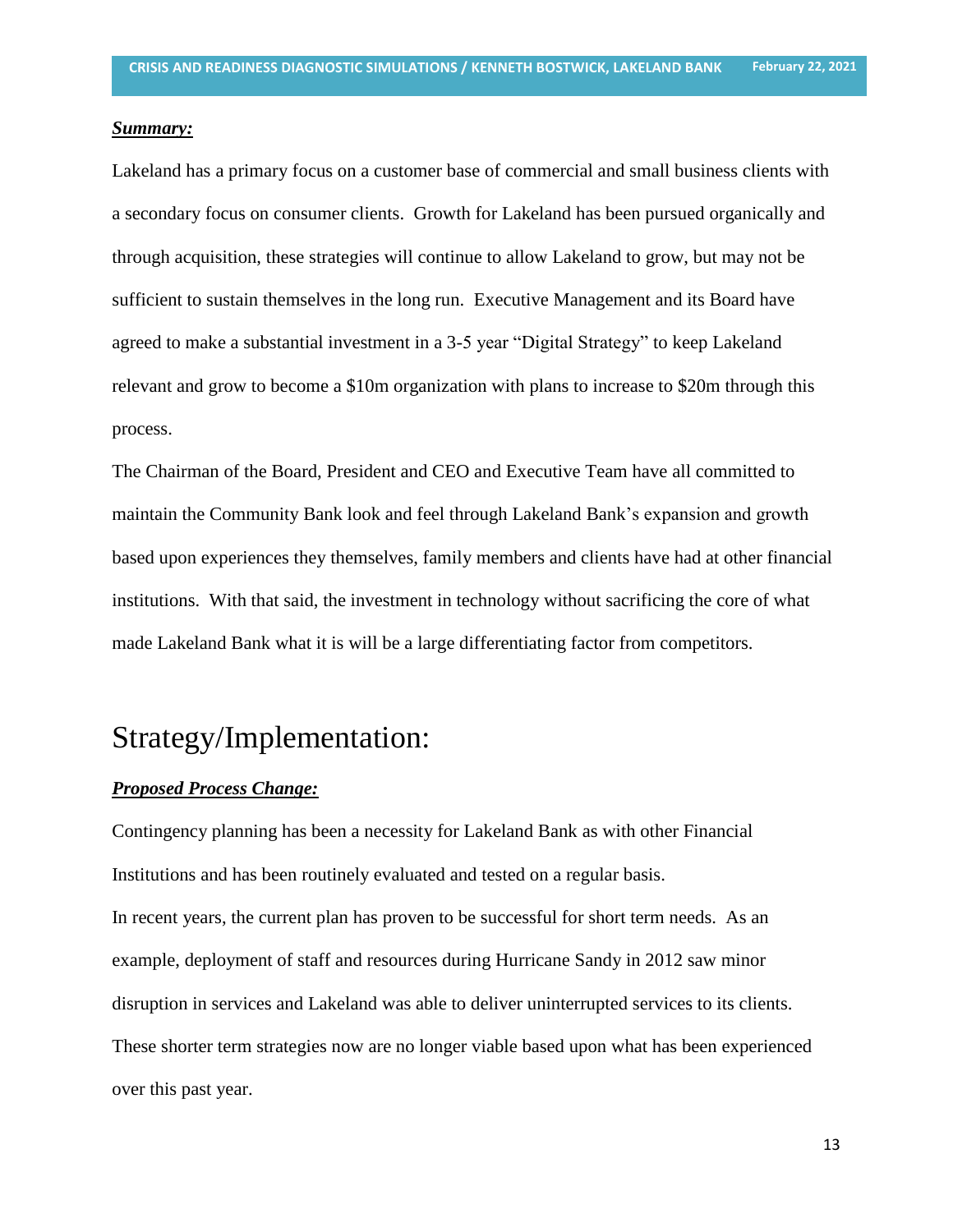Based upon the global pandemic, Lakeland relied on its current contingency planning strategies as well as initiating updated untested initiatives almost on a daily basis to maintain business continuity.

Instead of utilizing the current principals and processes for contingency planning, Lakeland will be better prepared to be positioned for proactive versus on the fly, reactive decision making for such occurrences by enhancing the scope to conduct ongoing analysis of factors that may impact business continuity on a regular basis with subject matter experts and implementing a Crisis and Readiness Diagnosis Simulation Program to brief Executive Management and the Board of Directors.

The same principals will still be applicable to shorter term disruptions to allow for continuity within the organization, avoiding duplication of efforts and the ability to track and monitor progress of effectiveness.

#### *Consideration and Expectation:*

Lakeland Bank began a Digital Strategy Initiative in 2019 to continue to be a leader within the state of New Jersey and to continue on its growth trajectory path. Many systems and programs are being addressed under the Digital Strategy Initiative for complete replacement and / or enhancement. This includes the Employee Emergency Notification program to better notify Associates of situations arising under the current contingency planning program. However, the existing contingency planning program had not been significantly modified when the COVID-19 Pandemic occurred.

As the information of COVID-19 was being received by various levels of the Lakeland organization, there was much confusion as communications were not clear on how it would impact so many business units on an individual basis as well as collectively within the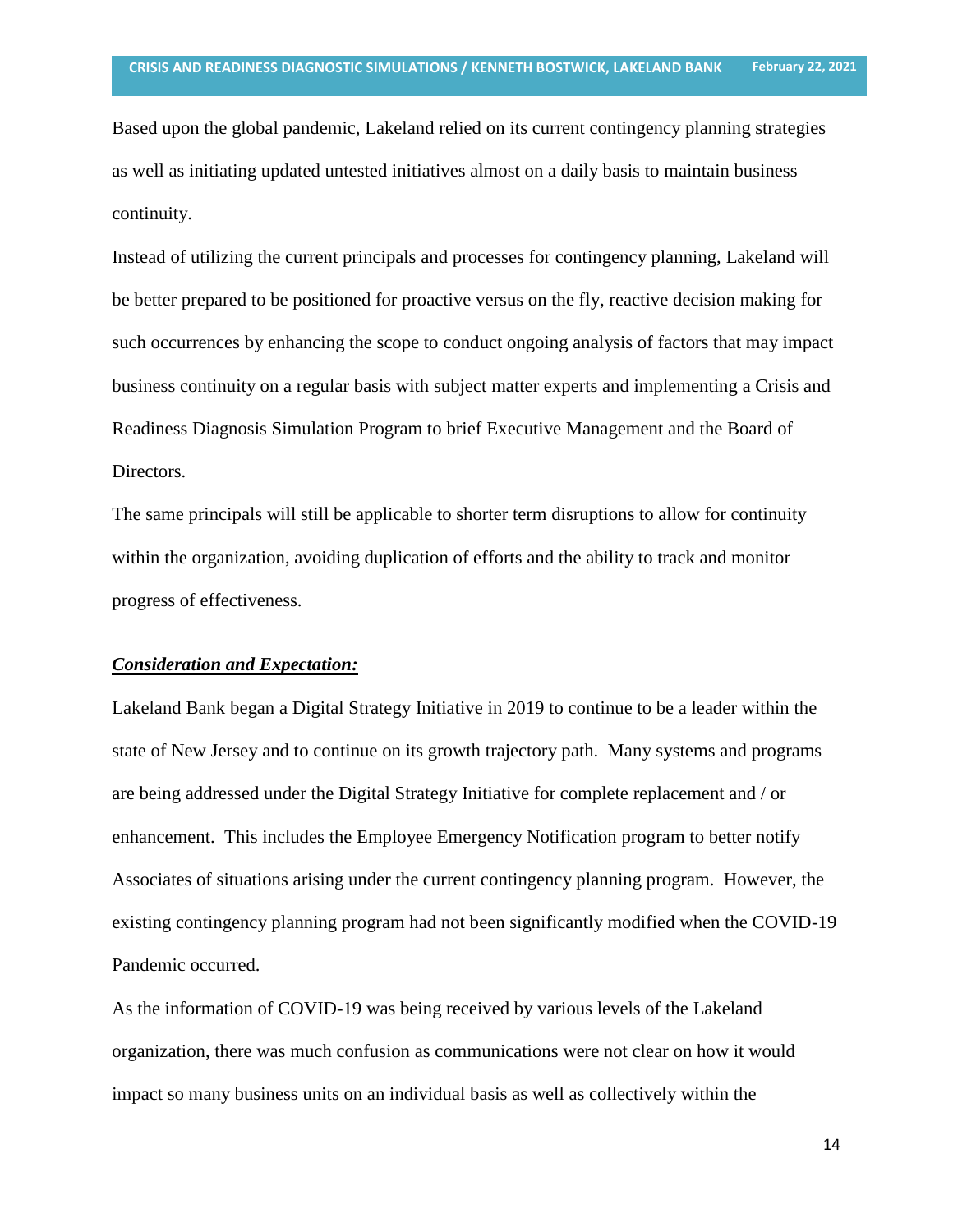organization. A Crisis and Readiness Diagnostic Simulations process evaluates six driving forces (Social, Economic, Technological, Government Policy, Medical and Organizations) and allows for the projections of four future scenarios to be monitored and evaluated based upon changes to these driving forces.

With the Crisis and Readiness Diagnostic Simulations Task Force in place, targeted information would have already been received and analyzed months earlier. This would have allowed for the four models to be projected with attention on a minimum of four of the six driving forces, thus providing attention to Executive Management and the Board of Directors.

By reviewing the projections, decisions could have been made for acquisition of proper equipment needed (laptops, updated IT infrastructure, etc.), staffing models (remote v. essential on-site), etc.

Modifying Lakeland Bank's current process will enhance its ability to avoid longer term business disruptions as well as those that did not fall under the scope of existing plans. By implementing the Crisis and Readiness Diagnostic Simulations Task Force, efficiencies would be realized as there would be a more proactive approach to what in the past may have been unforeseen or unexpected needed changes. A more holistic view of areas of focus will keep all areas of the bank in tune with changes that are occurring or may be occurring to better align for future needs and proactive business decisions.

- Lakeland Bank will be better positioned to run entire operations uninterrupted with little to no negative impact
- Employees will have a clear understanding of expectations and the proper tools and technology at their disposal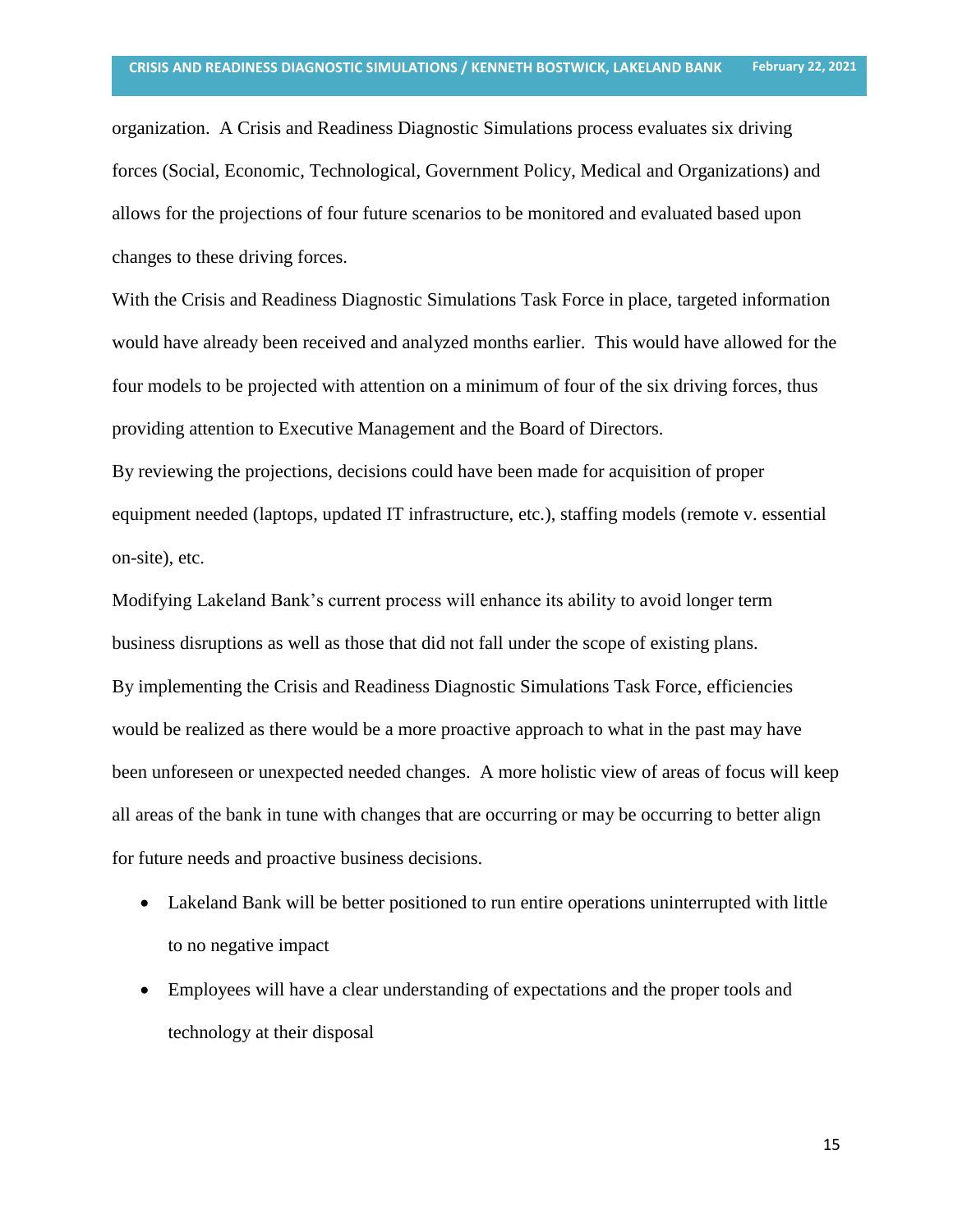- Client service (external and internal) delivery will be provided at the continued level that is expected and needed
- Shareholders will benefit from overall positive experiences received by clients and reviews from analysts

As this is an on going process, as new driving factors are introduced during evaluations, predictive models will be adjusted and course changes can be projected. This will continue to shape and assist key decisions for a positive impact on strategic plans for long term growth of the entire Lakeland organization.

Once the Crisis and Readiness Diagnostic Simulations Task Force is in place and functioning, an added benefit to Lakeland will be anticipated cost savings. Being able to properly analyze and predict situations that will impact normal business functionality will allow Lakeland to have planning in place on a proactive basis versus reactive. This will improve efficiencies overall and be a cost savings to Lakeland allowing for a reduction in unforeseen financial costs such as increases in payroll, IT, facilities and other non-budgeted expenses.

#### *Change Management:*

End users of the current contingency planning process within Lakeland Bank have provided feedback that the process was sufficient for what had been encountered prior to COVID-19 and the long-term impact it presented.

As Managers needed to both react to what directives were being provided, as well as providing direct and indirect reports instructions that were changing daily and even hourly based upon the situations as they unfolded, it was apparent that the existing contingency planning process was inadequate.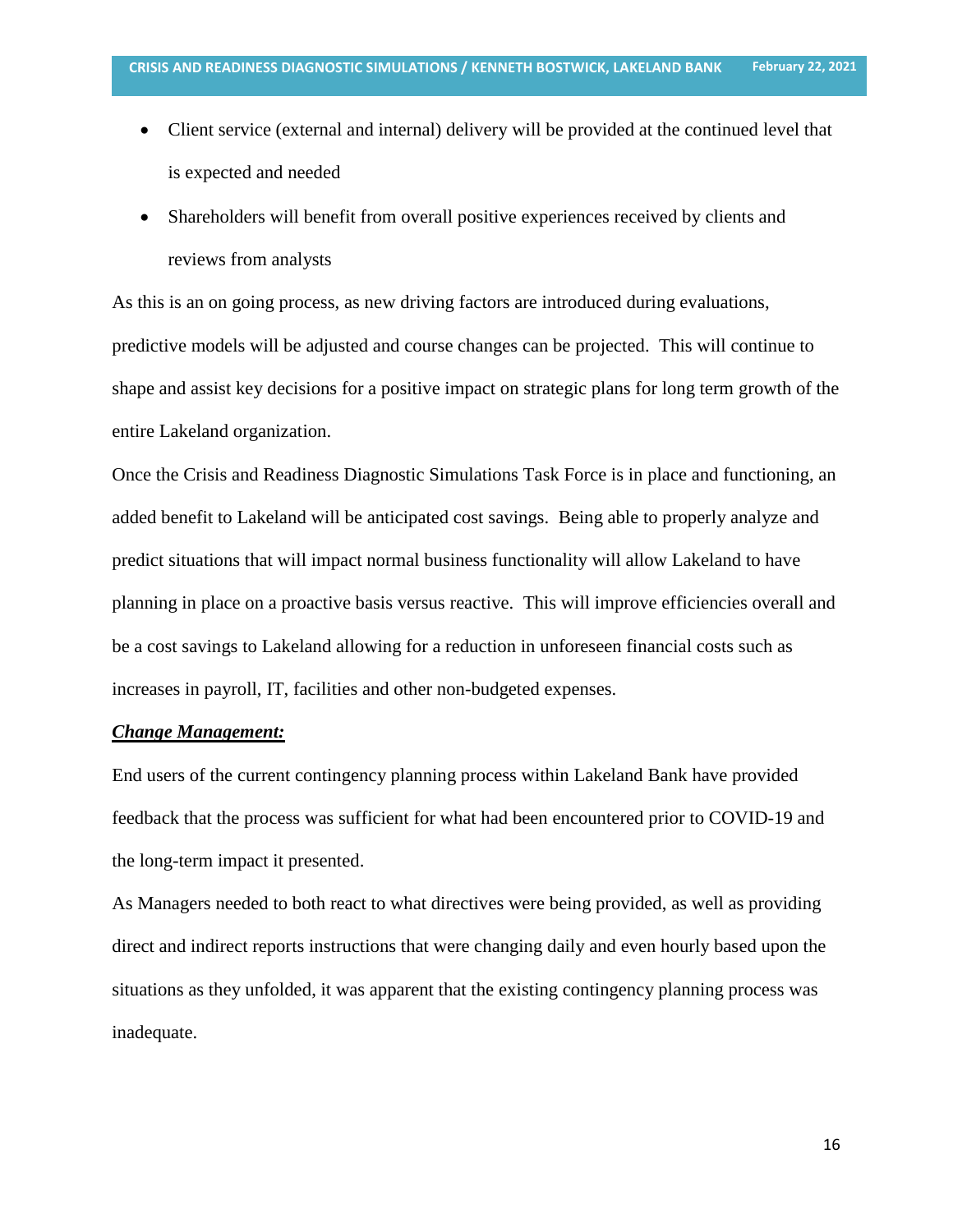A solution to improve contingency planning through the use of incorporating predictive analytics with data and information obtained from six external forces, and modeling four future scenarios to assist in anticipating future business needs was viewed as an alternative. As these six external forces continue to be monitored on a regular bases (bi-monthly or quarterly), trends are identified to determine courses of actions to be taken.

This idea will be presented to Lakeland Bank Executive Management as an option as an enhancement to its current Contingency Planning processes. Those who have already received an overview of the concept agree that this is a project worth pursuing and has merit in accordance with Lakeland's overall Digital Strategy Initiative. One member of the Executive Management Team has agreed to be a sponsor of this initiative in the future and to present this to the entire Executive Management Team when the time arises.

Upon approval to move forward with the program, a Task Force would be formed to get the program started.

The six External Driving Forces that would garner focus for this program would be: Social, Technological, Economic, Government Policy, Medical, and Organizations.

To be able to ensure proper implementation and targeting of program, subject matter experts and/or consultants will be researched for potential utilization for the onboarding of this initiative with this program.

To determine the appropriate members of the Crisis and Readiness Diagnostic Simulations Task Force, the program Sponsor along with other members of Executive Management as well as the consultant would look at current Associates and choose them based upon current skill sets. The Task Force members would be internal Associates; no additional Associates would be necessary and they would be identified based upon their current functions and specialties. Once the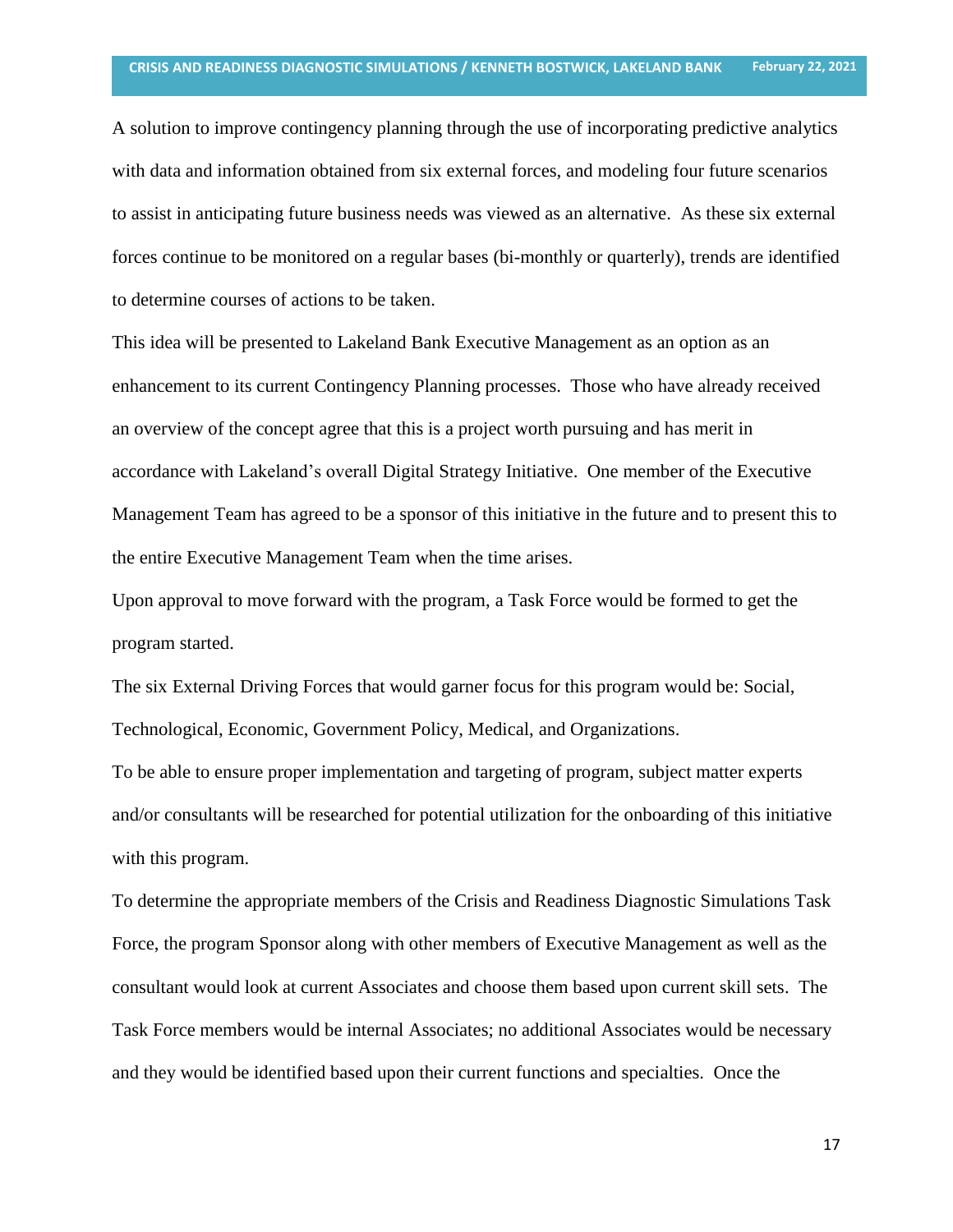program is fully defined and approved, the candidates would be interviewed to ensure there is an understanding and willingness for 100% participation.

The Social Forces member would include an Associate with a background in diversity and would utilize various social networking platforms to assist in maintaining local, regional and national information. The Technological Forces member would include an Associate with a strong Information Technology background with knowledge in current in-house systems, advanced analytics and new technology developments and virtual work technology. The Economic Forces member would be an Associate from our Finance Team with knowledge of local, state, regional and national economic trends. This member would work closely with the CFO to determine and stay aligned with current and future Lakeland financial strategies. The Government Policy Forces member would include a member of the Risk Management, Compliance or Government Banking Team and would be attuned with regulations, political turns, policy changes, etc. The Medical Forces member would consist of an Associate from either the Health Care Banking Team or the Human Resources Department. They would stay on top of current trends of existing/new virus information, vaccines, therapeutics, testing, hotspots, pandemic, etc. The Organizational Forces member should be an Associate aligned with the Human Resources team – Talent Acquisition, but able to expand beyond scope of financial industries for broad comparisons.

Once the Crisis and Readiness Diagnostic Simulations Task Force is identified the consultant (should one be brought on) and the Executive sponsor would set program requirements and expectations including formalized meeting schedules. In addition, the Task Force Chair would

18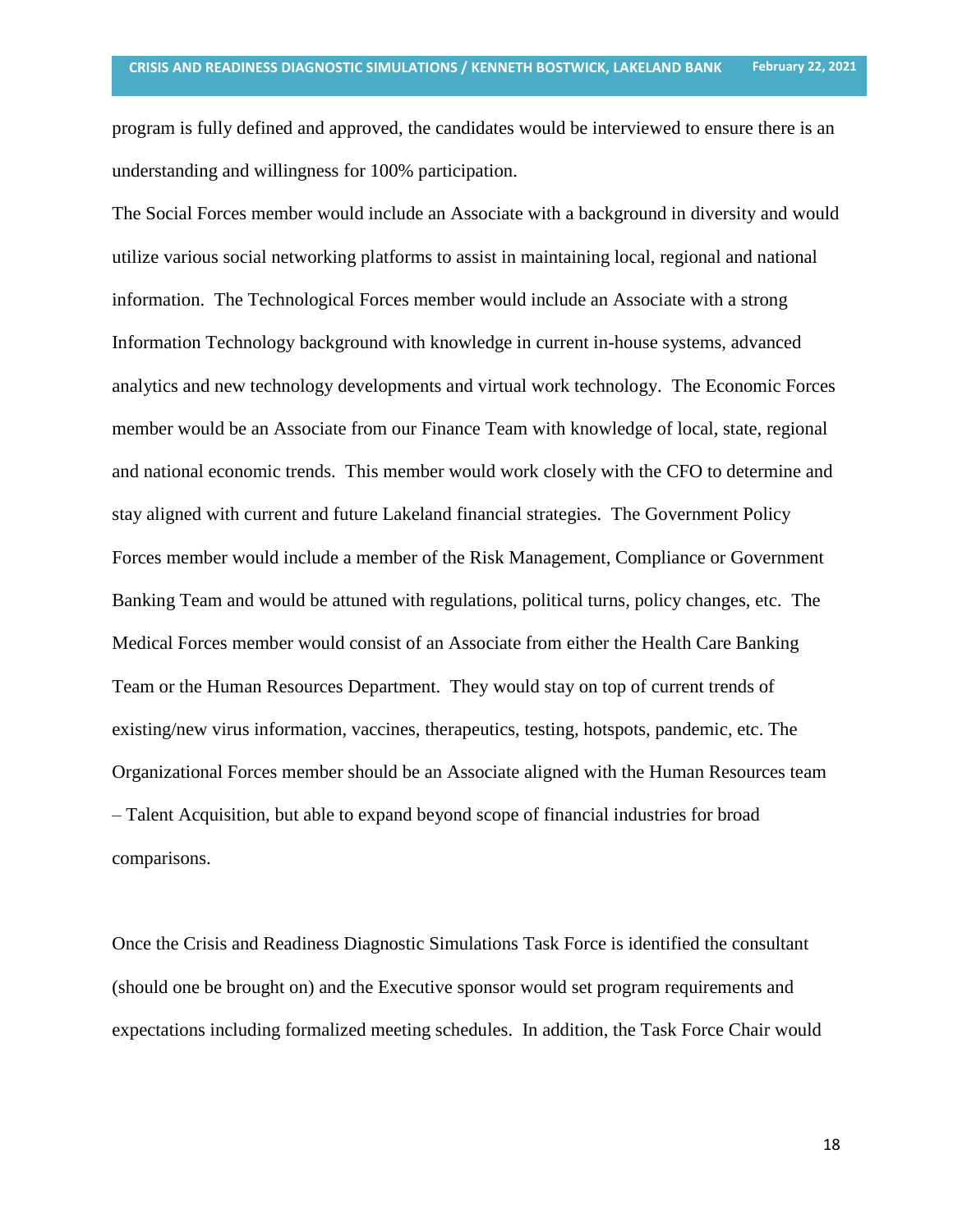be assisted in the formatting and requirements for presentations to Executive Management and Board of Directors.

A check in process would be built to determine effectiveness of the program to allow for modifications within the first six months of initiation.

#### *Organizational Strategy & Competitive Advantage:*

As Lakeland Bank continues to embark on its Digital Strategy Initiative, the importance of maintaining agility when encountering unforeseen circumstances is more relevant than ever before. The implementation of the Crisis and Readiness Diagnostic Simulations Task Force will be a benefit to Lakeland in many ways and help keep its competitive advantage during circumstances that in the past may have limited access partially or in its entirety.

Lakeland will be able to better predict needs to keep it functioning in a more "business as usual" mode. Associates will be better prepared with technology at the ready with stronger IT functionality from an infrastructure and hardware perspective. Clients will have access to their bankers whether it is virtually or via onsite as needed. Lakeland will be ready and ahead of the local competitors when it comes to access and availability.

As there will now be a way to predict situations based upon trends, Lakeland will be able to better model financial expectations for various industries and allocate funding for their own balance sheets accordingly as well. Again, this will put Lakeland ahead of competitors with a stronger balance sheet for difficult times.

As the Crisis and Readiness Diagnostic Simulations Task Force becomes more proficient, additional opportunities will also become available for Lakeland to utilize vendor partners for unusual circumstances that arise. As an example, during the initial Payroll Protection Program rollout in April 2020, Lakeland took it upon itself to develop its own process and utilize its own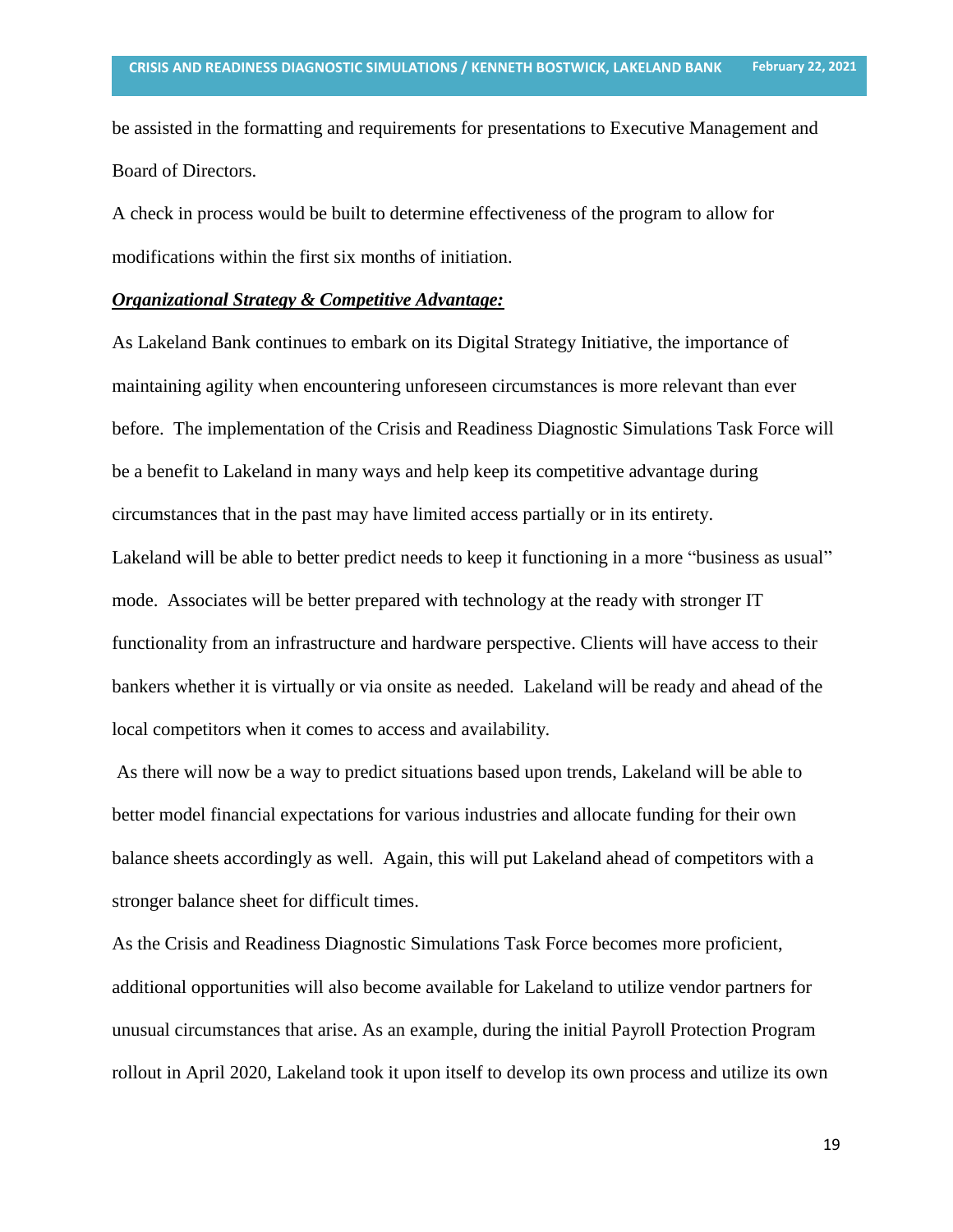associates for all processing from application acceptance, through underwriting, and approval to funding. During the two waves of the program they processed over 2,300 applications. Many employees worked eighty to ninety hours a week for six to seven weeks straight. With the implementation of the Crisis and Readiness Diagnostic Simulations Task Force, Lakeland would have been able to foresee this opportunity coming on the horizon thus allowing them to research the engagement of a third-party vendor for this process early on. The end result would have realized a better client experience, a large cost savings in payroll, and would have allowed the bank to engage prospective clients for new business opportunities when the larger banks were not accepting applications under the program.

#### *Future Opportunities:*

The proper deployment of Associates is paramount for any organization. If Lakeland is able to deploy its Associates more efficiently and effectively, as well as provide the proper technology that functions as needed, then the opportunities are endless. By implementing the Crisis and Readiness Diagnostic Simulations Task Force, Lakeland can ensure that client needs are being met seamlessly.

Lakeland can build on adding more short and long term remote work locations based upon decisions that result from contingency plan events, and by having those decisions analyzed by department Managers. This may ultimately result in cost savings by lowering overhead in larger facilities.

#### *Process Change:*

As the Crisis and Readiness Diagnostic Simulations Task Force is implemented, the members will meet either bi-monthly or quarterly to discuss the six external forces (Social, Technological, Economic, Government Policy, Medical, Organizations).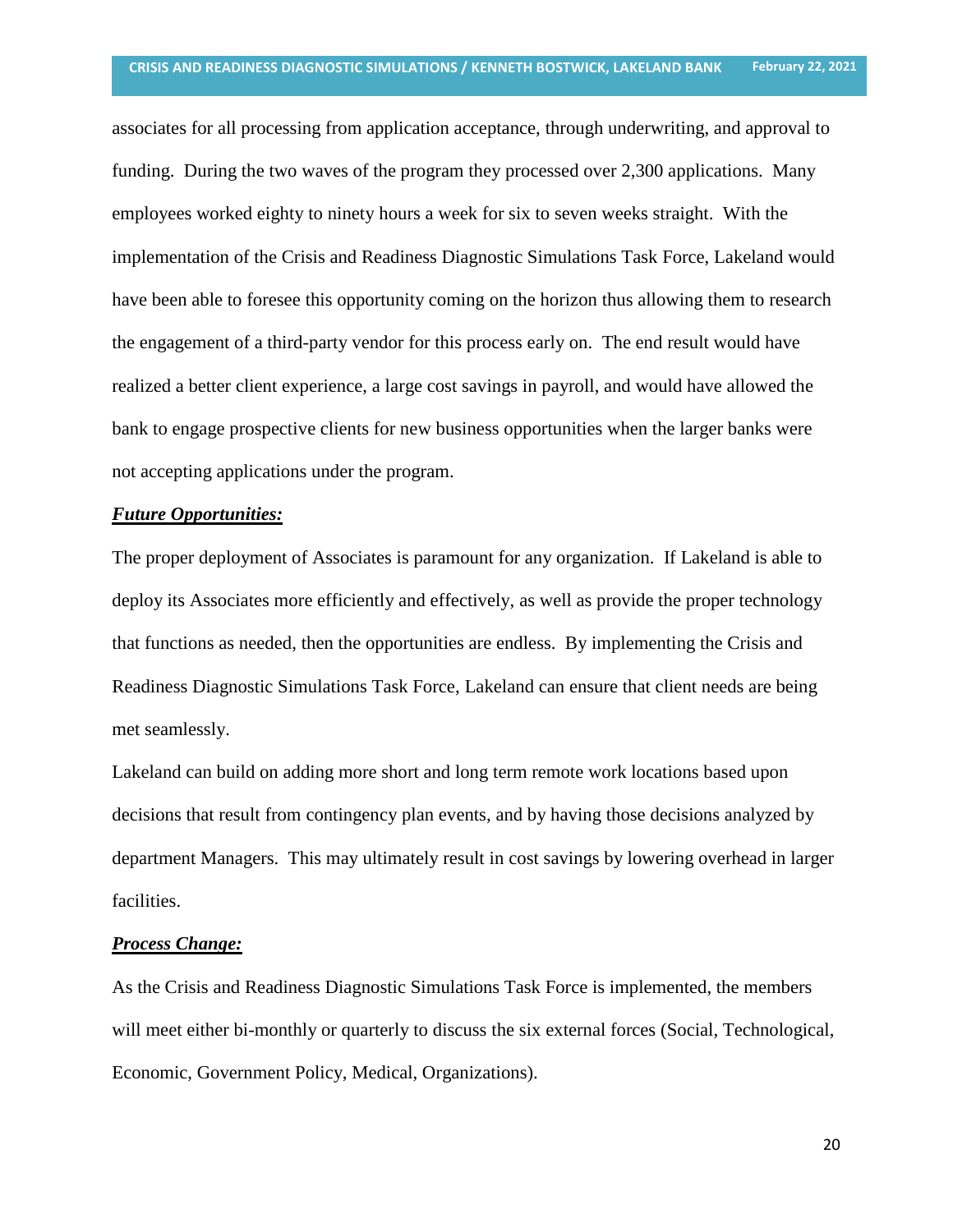- From this they will draw four future likely scenarios  $(1 -$  status quo)  $(2 -$  changes are anticipated in any one of the given forces) (3 - changes are anticipated in any combination of the given forces) (4 - changes are anticipated in all the given forces).
- Based upon all four scenarios Is there any modifications or contingency planning Lakeland should be ready to implement
- Chair will be ready to report to Executive Management
- Meet again in two months (or quarterly)
- Begin with four scenarios from last meeting
- Start process over and note any major changes and determine any changes to contingency planning that Lakeland should be ready to implement

### *Implementation Schedule:*

- The Crisis and Readiness Diagnostic Simulations Task Force was already discussed with two members of the Executive Management team at Lakeland Bank in July of 2020 by Kenneth Bostwick and was met favorably. One of the Executive Managers has agreed to be a sponsor of the program and present it to the entire Executive Management team at a later time.
- March 2021 Presented to Executive Management Team Jennifer Thoma\*
- May  $2021$  Research Consultant(s) Ken Bostwick
- June 2021 Interview External Driving Forces Members Ken Bostwick, Jennifer Thoma, Consultant (if applicable)
- July 2021 First Meeting with Team Ken Bostwick, Jennifer Thoma, Consultant (if applicable)
- August 2021 First Productive Meeting Task Force Members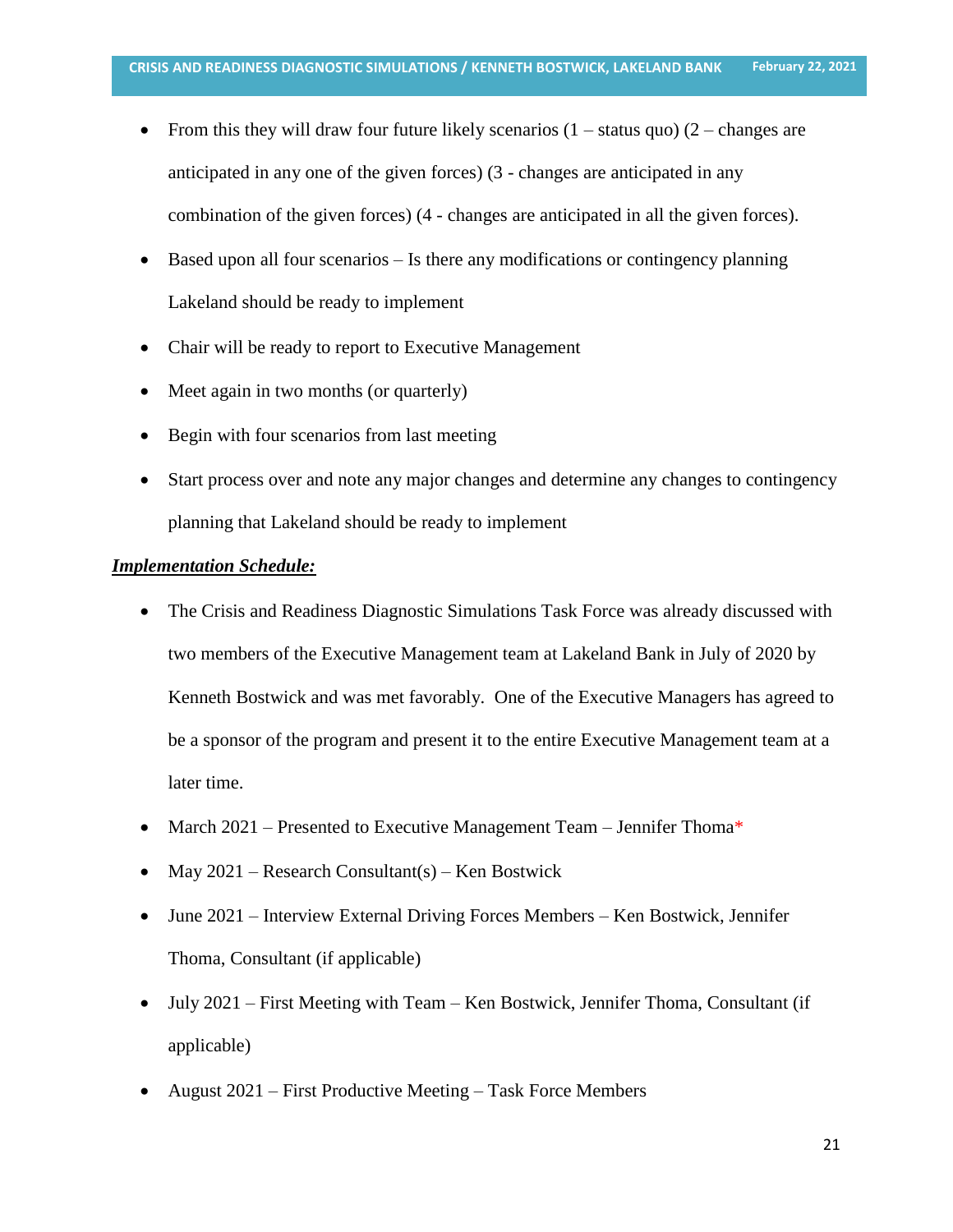• August 2021 – First Executive Management Presentation – Task Force Chair, Ken Bostwick

(\* can not be presented until this time based upon Digital Strategy Initiative CRM Conversion)

### Financial Impact:

The implementation of a Crisis and Readiness Diagnostic Simulations program will not require a major initial and ongoing financial investment from Lakeland Bank. The anticipated upfront costs would be required to engage with a consultant with a background in this area to ensure the proper formation of the team members and to work with the group in laying the foundation for executing the program as outlined for maximum impact and efficiencies. Prior experience within the organization has shown this cost to range from \$35,000 to \$50,000. Additional costs for research tools needed for the Crisis and Readiness Diagnostic Simulations should not be incurred as various departments are already utilizing the tools and reports for other needs within the organization and can be redirected for the program (Vertical IQ, D&B Hoovers, ALCO Reports, Verafin, Stress Testing Analysis, etc.).

There will not be any additional Data Warehouse fees incurred as the program is primarily done on a local level with information gathered, analyzed and stored locally. Any information needed from the core is already in place. Any new programming for reporting is anticipated to be able to be accomplished from our internal IT department staff (minimal need expected). No anticipated additional salary expense added with this program due to the utilization of existing internal Associates. Participants of this program will be current Associates assigned to the initiative based upon current skill sets. The program will be built into current duties assigned to the participants involved with the initiative.

22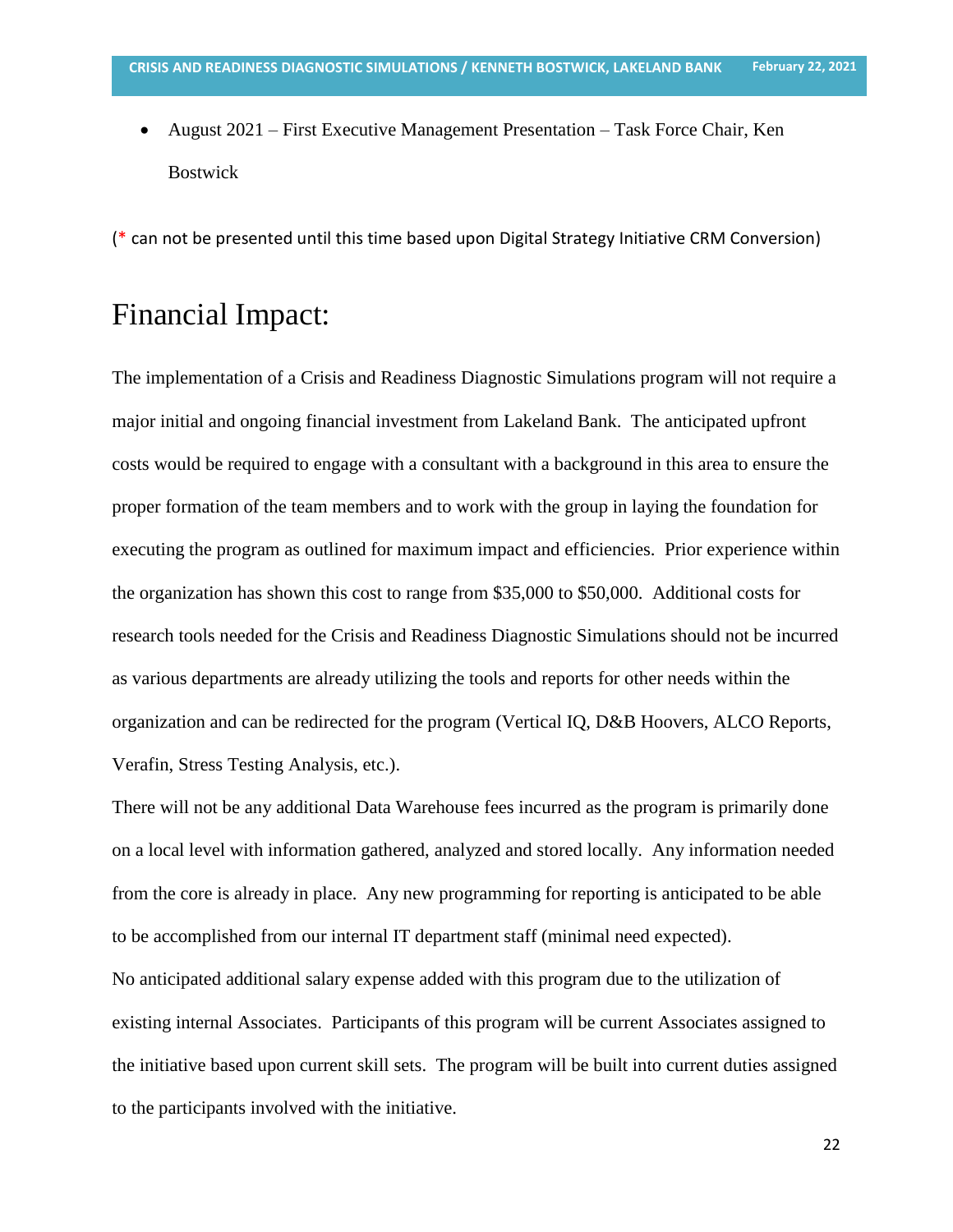Based upon net income figures for 2019, as reported by Lakeland Bancorp. Inc., the estimated costs associated with the implementation and maintenance of the Crisis and Readiness Diagnostic Simulations program would be justified and recouped by accurately forecasting scenarios that would impact the operations of the organization, thus allowing functionality even by less than one day than the current contingency planning program allows for.

Example -  $$70.7m / 365 = $193k$  lost revenue per day should bank require to be closed

## FINANCIAL HIGHLIGHTS Lakeland Bancorp, Inc. and Subsidiaries

| <b>FOR THE YEAR</b><br>(dollars and shares in thousands, except per-share data) | 2019      | 2018   | 2017 |        |  |  |
|---------------------------------------------------------------------------------|-----------|--------|------|--------|--|--|
| Net Income                                                                      | \$ 70,672 | 63.401 |      | 52.580 |  |  |

Recent temporary closures in Lakeland's branch network as well as the Corporate Offices and Operations Centers were detrimental due to the COVID-19 Pandemic. The impact was felt in a decrease of 25% year over year Net Income for the first three quarters of 2020.

|  |  | <b>Net Income As Reported By Lakeland Bancorp Inc. and Subsidiaries</b> |
|--|--|-------------------------------------------------------------------------|
|  |  |                                                                         |

|  | Q1 2019   Q1 2020   Q2 2019   Q2 2020   Q3 2019   Q3 2020   Q4 2019   Q4 2020 |  |  |            |
|--|-------------------------------------------------------------------------------|--|--|------------|
|  | \$15.6M   \$12.4M   \$17.5M   \$11.9M   \$18.9M   \$14.4M   \$18.7M           |  |  | <b>TRD</b> |

The Crisis and Readiness Diagnostic Simulations Program could not have eliminated this downturn completely however, it could have had the bank better prepared for this. The biggest downturn in performance occurred in Q2 2020; at a time when Lakeland Bank basically shut down all proactive sales outreach activities to current and prospective clients to gauge how best to handle relationships impacted by the economic downturn and health crisis. Networking conversations as well as scheduled vendor partner meetings with peer groups reflected that competitors, on the other hand, locally, regionally and nationwide were taking a different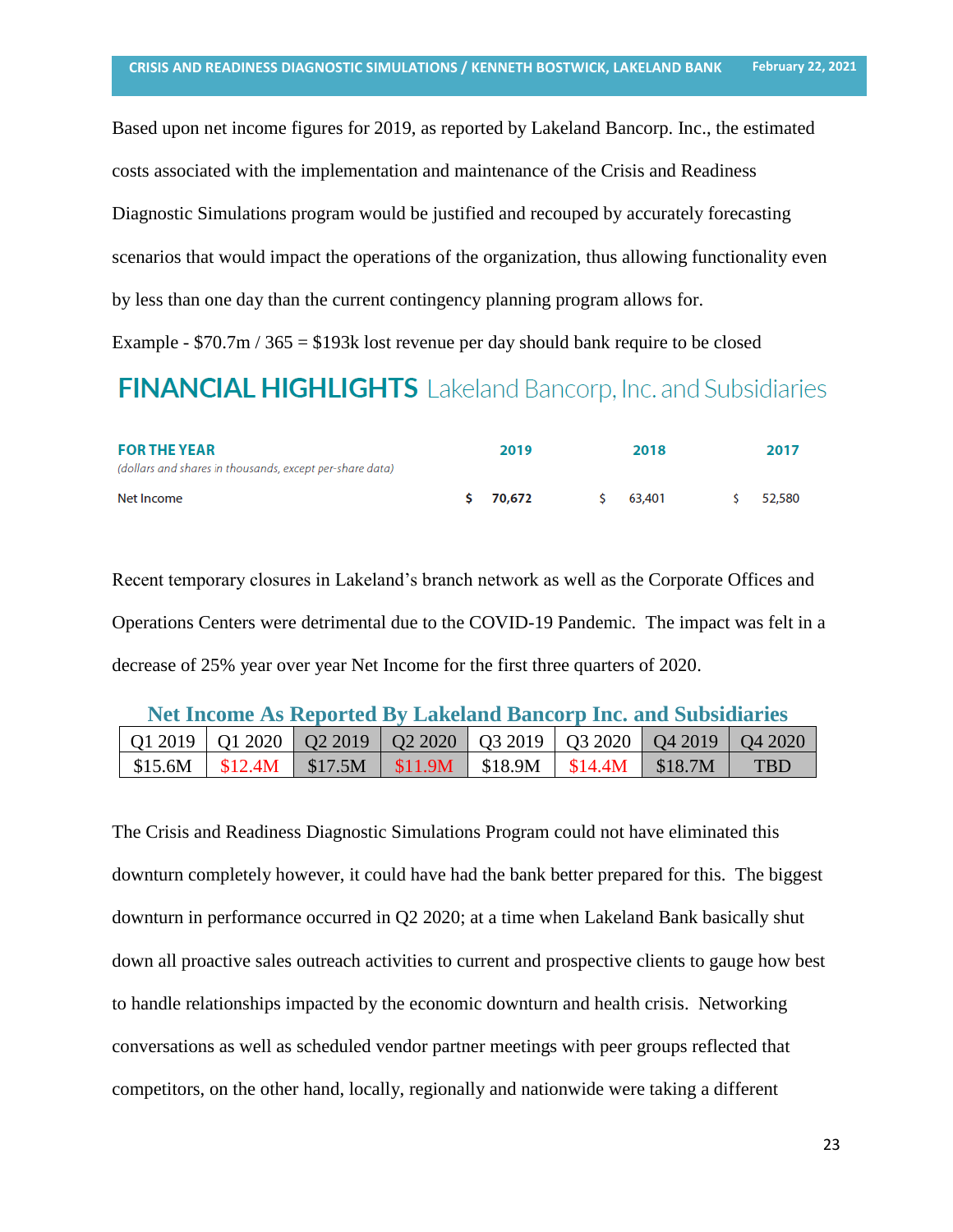proactive approach and reaching out to their clients as well as those of other institutions to deepen relationships as well as attempt to garner them from other financial institutions. Had the Crisis and Readiness Diagnostic Simulations Program been in place and had Lakeland been positioned for the forecasted downturns and health crisis with a more proactive approach towards PPP for existing clients, new clients could have helped grow business through Q2 and Q3 2020 and all lines of business could have been open more efficiently. In addition, this would have driven market share retention and growth.

| <b>STATE: New Jersey</b>                                                |    |                                     |      |     |          |                      |          |       |                | <b>COUNTY: Sussex, NJ</b>             |                                         |                                                                                    |                               |           |       |         |       |              |                                          |                            |                                                  |                                     |
|-------------------------------------------------------------------------|----|-------------------------------------|------|-----|----------|----------------------|----------|-------|----------------|---------------------------------------|-----------------------------------------|------------------------------------------------------------------------------------|-------------------------------|-----------|-------|---------|-------|--------------|------------------------------------------|----------------------------|--------------------------------------------------|-------------------------------------|
| 2019 2018<br>Rank Rank Institution (Headquarters)                       |    |                                     | 2019 |     |          | <b>Type Branches</b> |          |       | Number         | 2019<br>Total<br>of in Market<br>(SM) | 2019<br>Total<br>(%)                    | 2018<br>Total<br><b>Deposits Market Deposits Market</b><br>Share in Market<br>(SM) | 2018<br>Total<br>Share<br>(%) | 2019 2018 |       |         |       | Number<br>of | 2019<br>Total<br>2019 Deposits<br>Market | 2019<br>in Market<br>Share | 2018<br>Total<br><b>Total Deposits</b><br>Market | 2018<br>Total<br>in Market<br>Share |
|                                                                         |    | Bank of America Corporation (NC)    | Bank | 229 | 56,039.3 | 16.39                | 54,461.7 | 16.35 |                |                                       | Rank Rank Institution (Headquarters)    |                                                                                    | <b>Type Branches</b>          | (SM)      | (%)   | (SM)    | (%)   |              |                                          |                            |                                                  |                                     |
| $\overline{c}$                                                          |    | 2 Toronto-Dominion Bank             | Bank | 239 | 41.823.3 | 12.23                | 40,533.9 | 12.17 |                |                                       | Lakeland Bancorp (NJ)                   | Bank                                                                               | 11                            | 1,115.4   | 31.73 | 1,154.7 | 34.65 |              |                                          |                            |                                                  |                                     |
| 3                                                                       |    | 3 Wells Fargo & Co. (CA)            | Bank | 262 | 36,444.5 | 10.66                | 37,273.6 | 11.19 | $\overline{c}$ | $\overline{c}$                        | Provident Financial Services (NJ)       | Bank                                                                               | $\overline{7}$                | 792.4     | 22.54 | 595.4   | 17.86 |              |                                          |                            |                                                  |                                     |
| 4                                                                       |    | 4 PNC Financial Services Group (PA) | Bank | 265 | 29.975.9 | 8.77                 | 29,584.0 | 8.88  | 3              |                                       | 3 JPMorgan Chase & Co. (NY)             | Bank                                                                               | 6                             | 512.5     | 14.58 | 510.0   | 15.30 |              |                                          |                            |                                                  |                                     |
| 5                                                                       |    | 5 JPMorgan Chase & Co. (NY)         | Bank | 209 | 23,807.1 | 6.96                 | 23,065.7 | 6.92  | 4              |                                       | 4 PNC Financial Services Group (PA)     | Bank                                                                               | 5                             | 282.9     | 8.05  | 275.8   | 8.28  |              |                                          |                            |                                                  |                                     |
| 6                                                                       |    | 6 Valley National Bancorp (NJ)      | Bank | 137 | 18,121.1 | 5.30                 | 15,660.3 | 4.70  | 5              |                                       | 5 Wells Fargo & Co. (CA)                | Bank                                                                               | 3                             | 243.7     | 6.93  | 235.3   | 7.06  |              |                                          |                            |                                                  |                                     |
| э                                                                       |    | Investors Bancorp Inc (NJ)          | Bank | 109 | 15,605.0 | 4.56                 | 14,936.9 | 4.48  | 6              |                                       | 6 Valley National Bancorp (NJ)          | Bank                                                                               | 3                             | 222.6     | 6.33  | 207.6   | 6.23  |              |                                          |                            |                                                  |                                     |
| 8                                                                       |    | 8 Banco Santander                   | Bank | 127 | 10,476.3 | 3.06                 | 11,233.4 | 3.37  |                |                                       | 8 Banco Santander                       | Bank                                                                               | $\overline{2}$                | 143.8     | 4.09  | 142.9   | 4.29  |              |                                          |                            |                                                  |                                     |
| 9                                                                       |    | 9 Provident Financial Services (NJ) | Bank | 97  | 8.066.2  | 2.36                 | 7,652.7  | 2.30  | 8              |                                       | First Hope Bancorp (NJ)                 | Bank                                                                               | $\overline{c}$                | 139.4     | 3.97  | 148.3   | 4.45  |              |                                          |                            |                                                  |                                     |
| 10                                                                      | 11 | OceanFirst Financial Corp. (NJ)     | Bank | 65  | 7,192.2  | 2.10                 | 7,151.1  | 2.15  | $\overline{9}$ |                                       | 9 Toronto-Dominion Bank                 | Bank                                                                               |                               | 62.9      | 1.79  | 62.8    | 1.88  |              |                                          |                            |                                                  |                                     |
| 14                                                                      |    | 14 Lakeland Bancorp (NJ)            | Bank | 52  | 5,028.9  | 1.47                 | 4,777.2  | 1.43  |                |                                       | <b>Total for institutions in market</b> |                                                                                    | 40                            | 3,515.6   |       | 3,332.7 |       |              |                                          |                            |                                                  |                                     |
| <b>Total for institutions in market</b><br>2,721 341,953.5<br>333,135.7 |    |                                     |      |     |          |                      |          |       |                |                                       |                                         |                                                                                    |                               |           |       |         |       |              |                                          |                            |                                                  |                                     |

| <b>COUNTY: Morris, NJ</b>                         |  |                                                                                          |             |                                                                                               |          |                                            |                                                   |       | <b>COUNTY: Passaic, NJ</b> |    |                                                                                                |               |                                |                                                          |                                            |          |       |  |
|---------------------------------------------------|--|------------------------------------------------------------------------------------------|-------------|-----------------------------------------------------------------------------------------------|----------|--------------------------------------------|---------------------------------------------------|-------|----------------------------|----|------------------------------------------------------------------------------------------------|---------------|--------------------------------|----------------------------------------------------------|--------------------------------------------|----------|-------|--|
| 2019 2018<br>Rank Rank Institution (Headquarters) |  | 2019<br>Total<br>2019 Deposits<br>Number<br>Market<br>of<br>(SM)<br><b>Type Branches</b> |             | 2018<br>2019<br>Total<br><b>Total Deposits</b><br>in Market<br>Market<br>Share<br>(%)<br>(SM) |          | 2018<br>Total<br>in Market<br>Share<br>(%) | 2019 2018<br>Rank Rank Institution (Headquarters) |       |                            |    | 2019<br>Total<br>2019 Deposits<br>Number<br>in<br>Market<br>of<br><b>Type Branches</b><br>(SM) |               | 2019<br>Market<br>Share<br>(%) | 2018<br>Total<br><b>Total Deposits</b><br>Market<br>(SM) | 2018<br>Total<br>in Market<br>Share<br>(%) |          |       |  |
|                                                   |  | Bank of America Corporation (NC)                                                         | Bank        | 21                                                                                            | 3,974.8  | 15.81                                      | 3,873.3                                           | 15.66 |                            |    | Valley National Bancorp (NJ)                                                                   | Bank          | 18                             | 6,164.0                                                  | 38.44                                      | 4,326.5  | 30.22 |  |
| $\overline{c}$                                    |  | 2 JPMorgan Chase & Co. (NY)                                                              | Bank        | 22                                                                                            | 3,135.8  | 12.48                                      | 3,192.9                                           | 12.91 | $\overline{2}$             |    | 2 Toronto-Dominion Bank                                                                        | Bank          | 13                             | 1,470.0                                                  | 9.17                                       | 1,339.5  | 9.36  |  |
| 3                                                 |  | 3 Wells Fargo & Co. (CA)                                                                 | Bank        | 18                                                                                            | 2,399.6  | 9.55                                       | 2,380.4                                           | 9.63  | 3                          |    | 4 PNC Financial Services Group (PA)                                                            | Bank          | 17                             | 1,264.3                                                  | 7.88                                       | 1,215.2  | 8.49  |  |
| 4                                                 |  | 4 Toronto-Dominion Bank                                                                  | Bank        | 15                                                                                            | 2,373.6  | 9.44                                       | 2,353.9                                           | 9.52  | $\Delta$                   |    | 5 Lakeland Bancorp (NJ)                                                                        | Bank          | 10                             | 1,246.3                                                  | 7.77                                       | 1,056.2  | 7.38  |  |
| 5                                                 |  | 5 HSBC Holdings                                                                          | Bank        | $\overline{c}$                                                                                | 1,990.3  | 7.92                                       | 1,900.8                                           | 7.69  | 5                          |    | 3 Wells Fargo & Co. (CA)                                                                       | Bank          | 14                             | 1,212.5                                                  | 7.56                                       | 1,279.1  | 8.94  |  |
| 6                                                 |  | PNC Financial Services Group (PA)<br>6                                                   | <b>Bank</b> | 16                                                                                            | 1,665.2  | 6.62                                       | 1,675.8                                           | 6.78  | 6                          |    | 6 JPMorgan Chase & Co. (NY)                                                                    | Bank          | 9                              | 1,033.8                                                  | 6.45                                       | 1,012.6  | 7.07  |  |
|                                                   |  | Valley National Bancorp (NJ)                                                             | Bank        | 15                                                                                            | 1.492.3  | 5.94                                       | 1,422.2                                           | 5.75  |                            |    | Columbia Financial Inc. (MHC) (NJ)                                                             | Thrift        | 8                              | 791.6                                                    | 4.94                                       | 814.0    | 5.69  |  |
| 8                                                 |  | 9 Lakeland Bancorp (NJ)                                                                  | Bank        | 13                                                                                            | 1,055.7  | 4.20                                       | 1,010.5                                           | 4.09  | 8                          |    | 8 Bank of America Corporation (NC)                                                             | Bank          | 4                              | 684.8                                                    | 4.27                                       | 731.0    | 5.11  |  |
| 9                                                 |  | 8 Provident Financial Services (NJ)                                                      | Bank        | 11                                                                                            | 1,032.2  | 4.11                                       | 1,028.2                                           | 4.16  | 9                          |    | 9 Kearny Financial Corp. (NJ)                                                                  | <b>Thrift</b> | 4                              | 594.6                                                    | 3.71                                       | 647.9    | 4.53  |  |
| 10                                                |  | Peapack-Gladstone Financial (NJ)                                                         | Bank        | 6                                                                                             | 1,027.7  | 4.09                                       | 875.1                                             | 3.54  | 10                         | 10 | Citigroup Inc. (NY)                                                                            | Bank          |                                | 491.0                                                    | 3.06                                       | 585.0    | 4.09  |  |
|                                                   |  | <b>Total for institutions in market</b>                                                  |             | 204                                                                                           | 25,135.8 |                                            | 24,727.0                                          |       |                            |    | <b>Total for institutions in market</b>                                                        |               |                                | 113 16,034.4                                             |                                            | 14,314.8 |       |  |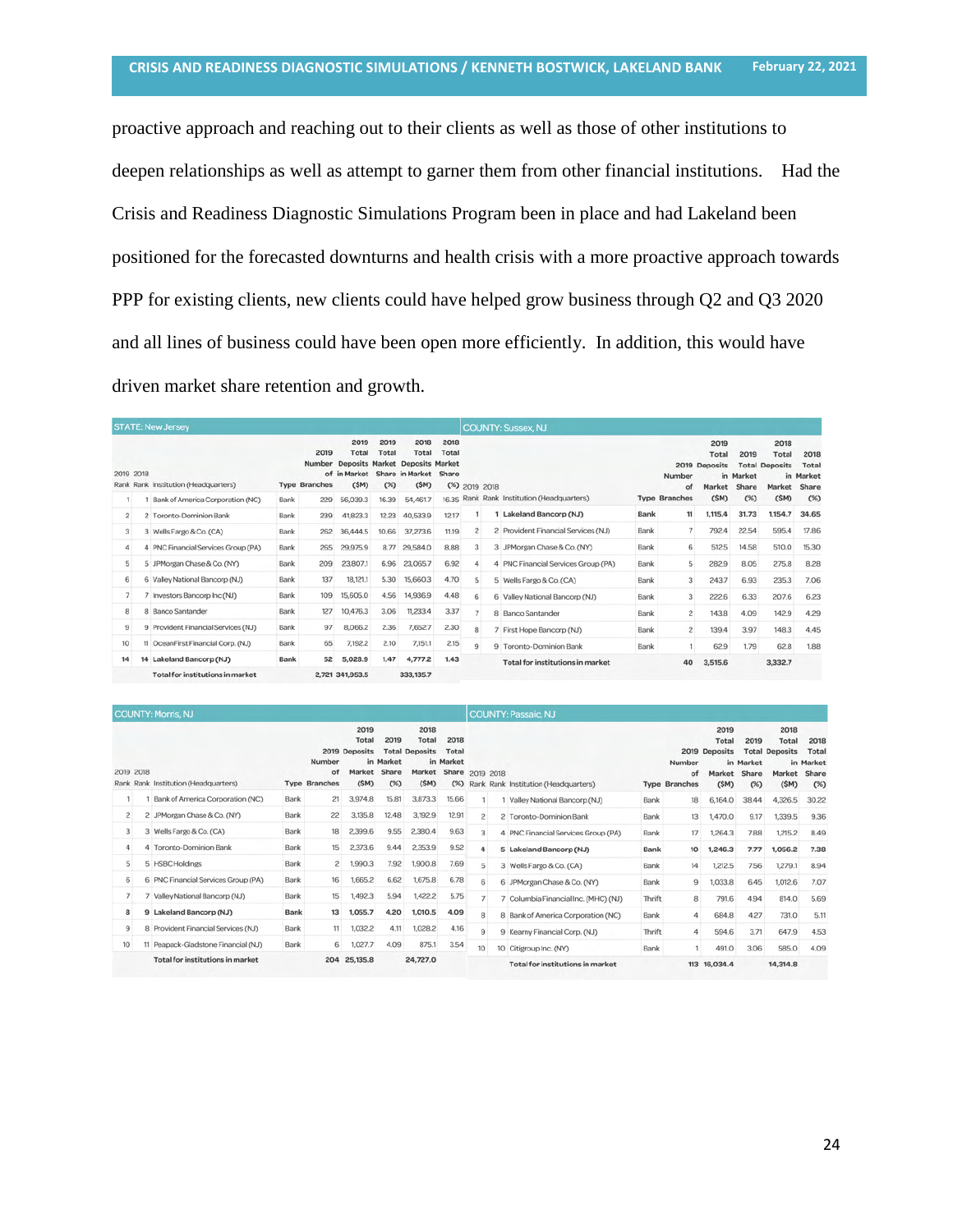

## Subjective Evaluation:

In the best case scenario, the Crisis and Readiness Diagnostic Simulations Program Team projects four ongoing projections and monitors accordingly and adjusts them as needed by the changing influences of the six External Driving Forces for the projections. As presented to Executive Management and Board of Directors, these models are followed and Lakeland Bank takes the necessary steps and is ready for implementation should one of the predicted forecasts come to fruition. Little to no disruption of services is realized and business goes on as usual. An undesirable result would be that the Crisis and Readiness Diagnostic Simulations Program Team does not stay current on all six of the External Driving Forces for the projections. Each has an equally important weight in providing accurate scenarios as prescribed. It will be up to the program chair to ensure that this stays on point.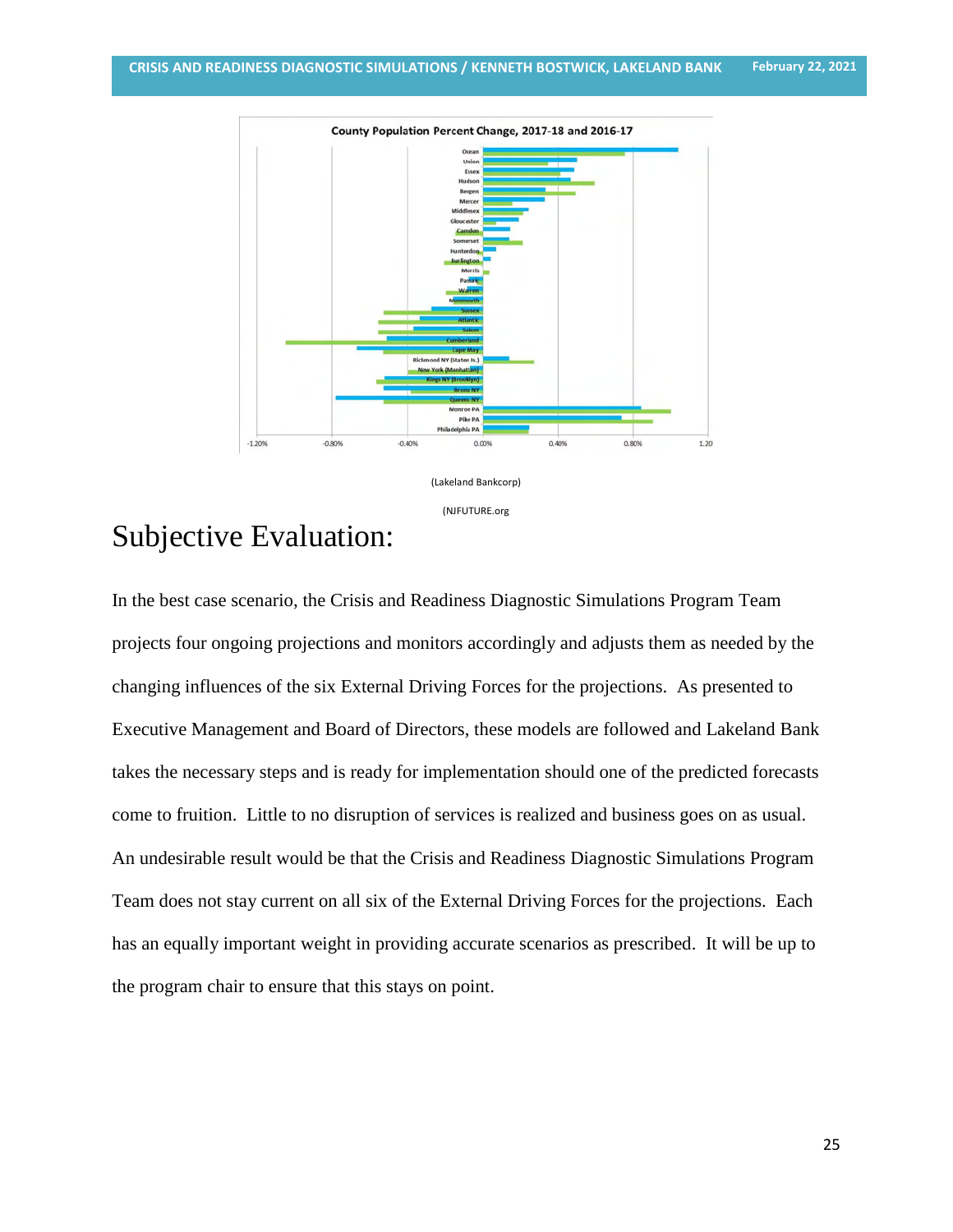The worst case scenario would be that the program team provides projections to Executive Management and Board of Directors and no action is taken and undesired results occur due to this.

The implementation of the Crisis and Readiness Diagnostic Simulations program will be a worthwhile investment to Lakeland Bank to enhance the current business continuity plan which has proven to be outdated based upon current longer term needs as reflected by what has been encountered in 2020 due to the COVID-19 Pandemic.

It is anticipated that minimal monetary investment will be needed for the program. The use of existing Associates in house will assist with career growth and morale and provide clear lines of communication on a regular basis between key business unit staff members.

The program will enhance current programs that are already utilized by Lakeland Executive Management to better run business on a daily bases. This includes Executive Management's Enterprise Risk Management Program that can utilize information provided by the Crisis and Readiness Diagnostic Simulations program in determining other strategic planning for the business.

Had the Crisis and Readiness Diagnostic Simulations program been in place prior to the COVID-19 Pandemic, Lakeland would have been in a much better position to service internal and external clients. Associates would have been prepared to work in a remote environment and would have been assigned the proper tools to be able to do so (laptop, iPads etc.). As this arose, collateral was assigned piecemeal and it took upwards of 4 months to get essential Associates the proper tools needed to function. The deployment is still occurring through Q1 2021 for some Associates at this point.

26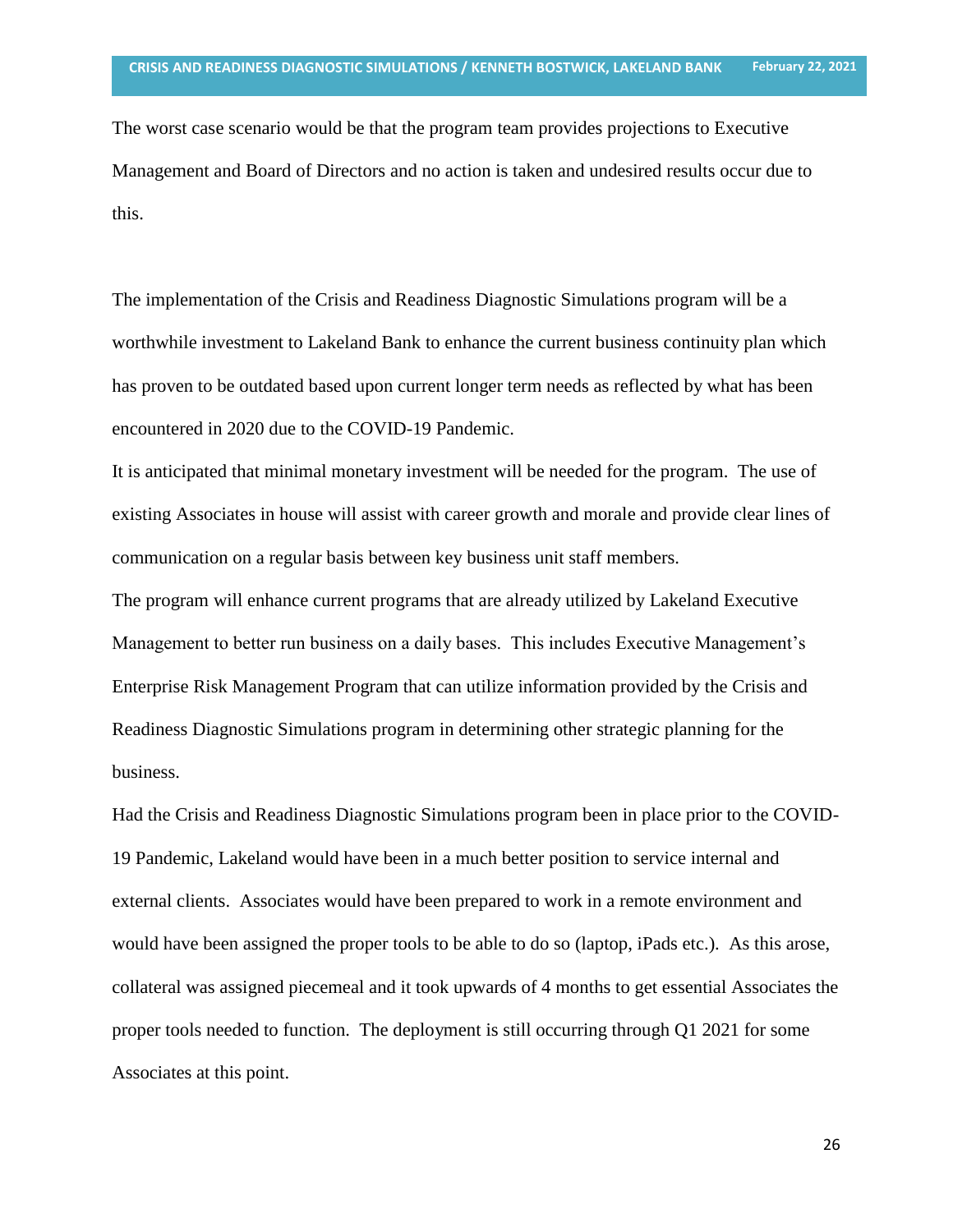Network Infrastructure was not set for the added traffic based upon the increase in remote employees, this was another area that could have been addressed, prioritized and resolved ahead of the need as well.

As the world has adjusted to the "new normal" of virtual tools, and remote/virtual meetings, Lakeland Bank has done so slowly and is still in a bit of a catch-up mode. With the implementation of The Crisis and Readiness Diagnostic Simulations program in place, that can be eliminated and Lakeland can be a leader within the industry and take advantage of that with clients and prospects alike.

## Non-Financial Impact:

Implementing the Crisis and Readiness Diagnostic Simulations program would impact Lakeland Bank in several positive ways:

- Improved Customer Experience / Customer Reputation
- Enhanced Employee Satisfaction / Employee Morale
- Timely Proactive planning v. Reactive trial by fire

Lakeland Bank will need to address potential hurdles with the implementation as well:

- Corporate Cultural change / Buy-in
- Effective Time Management
- Accurate Long-Term Result Planning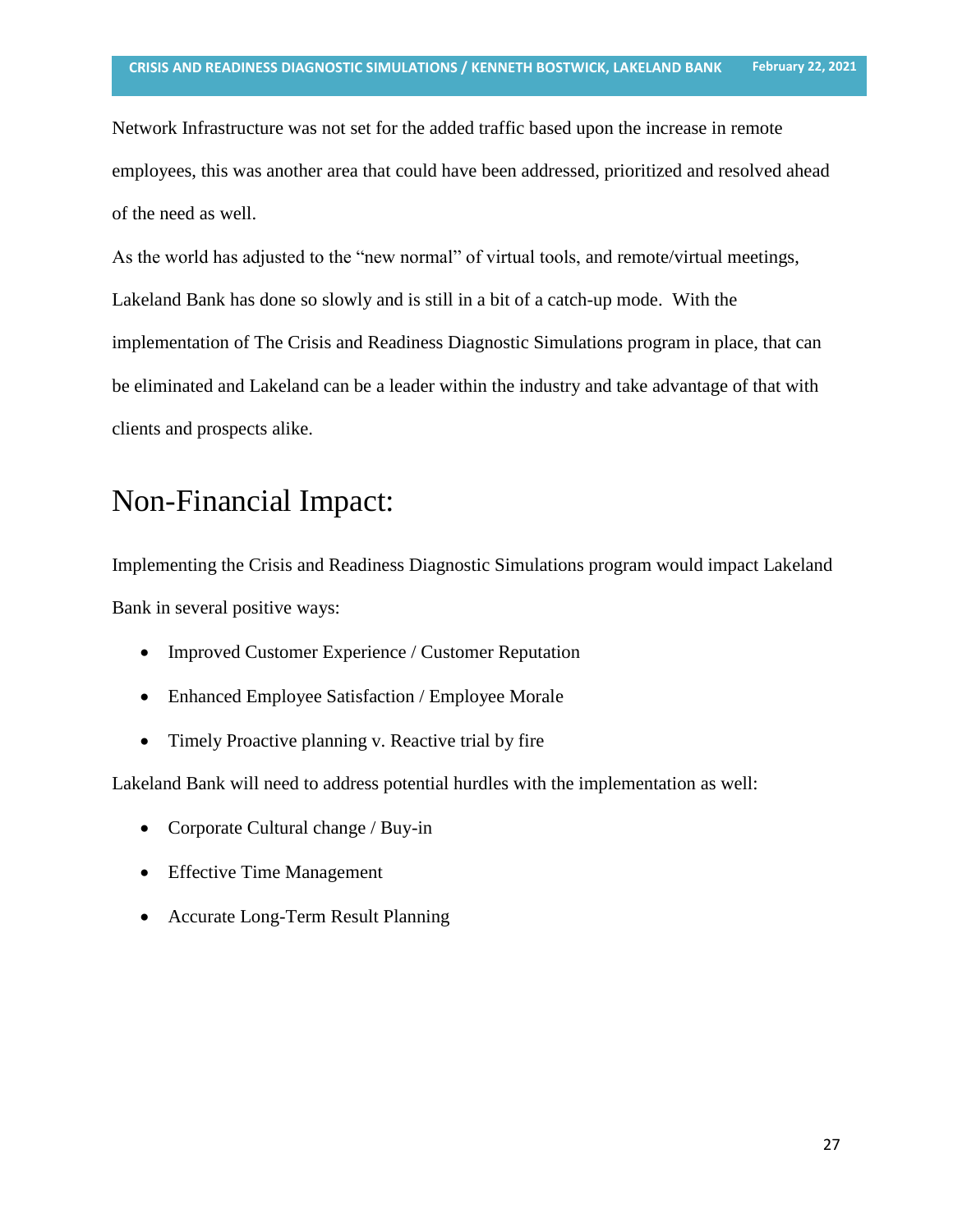### Hurdles:

#### *Corporate Cultural Change/Buy In:*

As bankers by nature are very analytical and are numbers driven, the utilization of predictive analytics is a difficult concept for many to accept. By taking six external driving forces to come up with four potential scenarios to drive contingency planning is a concept that will not be readily accepted by all concerned immediately. Examples of how this has been done successfully in the past will be key to overcoming this challenge.

#### *Time Management:*

As with any new program/task force implemented, there is always the question of when will there be time to do this. Add in that this program will be made up of existing Associates with an existing job and responsibilities, this compounds to the question of where will I get the time to do this? Showing the benefits of how this will help the individuals, their business units and the organization as a whole will be part of the positive effort to get buy in. The other benefit will be the individuals working as a team and seeing how the six driving forces collectively drive the four scenarios and impact each of the business units that will comprise the team. This will provide the team members with insight that they would not normally have and prove that the time invested will be well worth it to them.

#### *Long Term Results Planning:*

Unfortunately, we live in a world of instant gratification and like to see the immediate results. This program will not provide instant results and will require long term tracking and constant changes and adjustments based upon ongoing changes in the six driving forces. The team participants will need to understand this and be shown examples of prior program results to grasp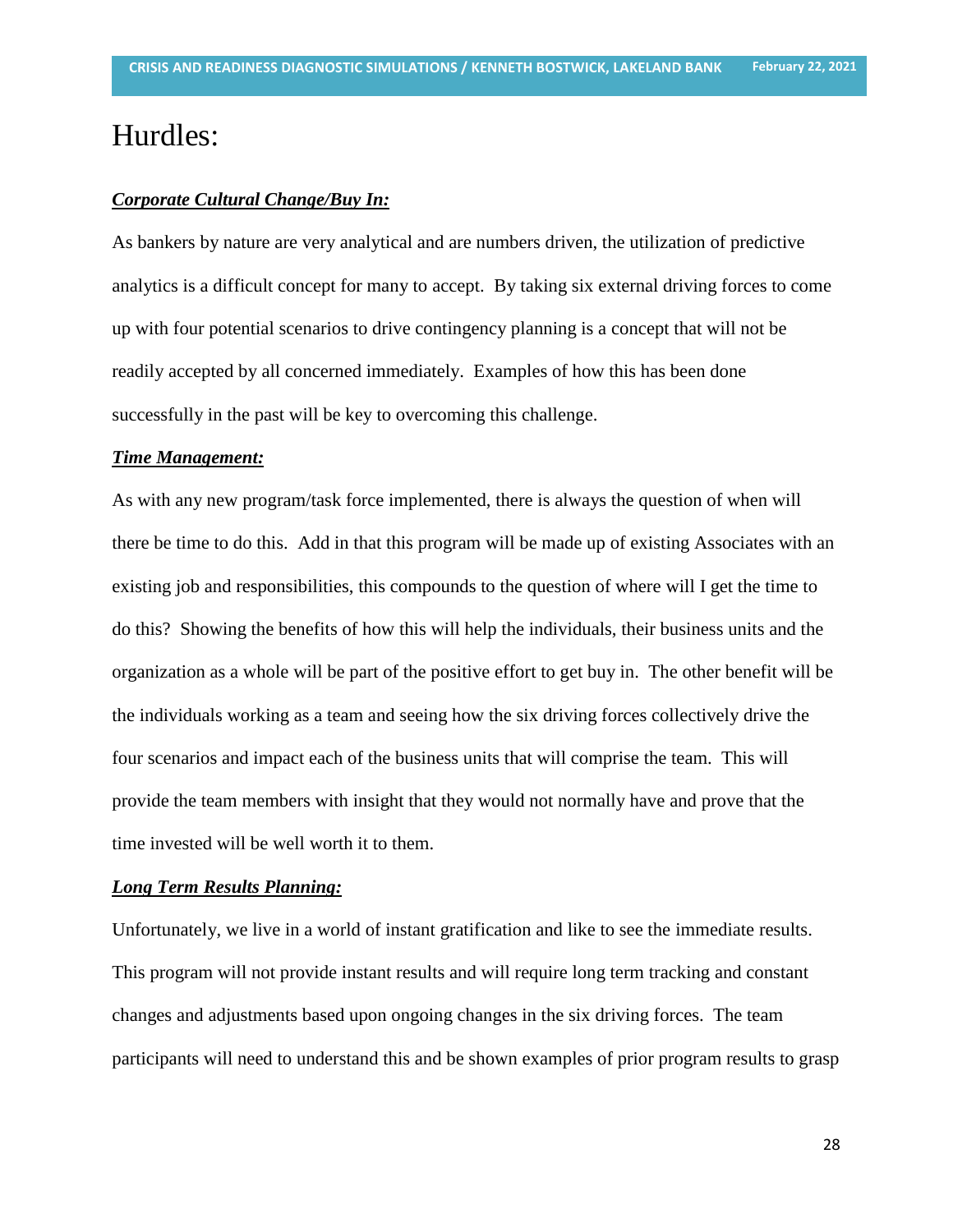the concepts and to truly appreciate the long-term impact they will have. This is where a strong partnership with a good consultant will come in to play.

### *Improved Customer Experience/Customer Reputation:*

Should the need for contingency planning be used in the future, any reduction in negative customer impact is a win for Lakeland Bank and its Associates. Lakeland prides itself on its Customer Service reputation and ability to serve. Any drop in customer expectation is not acceptable. The impact of the COVID-19 Pandemic was disruptive to many clients when it came to branch closures, limited hours and the need to expand drive-up capabilities versus lobby access as well as the volume of round one of PPP processing. With the ability to plan more efficiently, the Crisis and Readiness Diagnostic Simulations program in place, disruptions can be reduced or eliminated that negatively impact clients, thus ultimately keeping and improving upon the reputation that Lakeland Bank has built even throughout unforeseen circumstances.

#### *Enhanced Employee Satisfaction / Employee Morale:*

Improved communication and expectations with better planning via the Crisis and Readiness Diagnostic Simulations program will help enhance Employee Satisfaction and Morale. Less confusion and a clear plan ahead of, or at the time of a situation helps for Associates to plan according to work life balance. This will lead to better retention and employment reputation.

#### *Timely Proactive Planning versus Trial by Fire:*

As business needs are enhanced due to a projected change, emergency, or crisis, the ability to have systems, hardware, usage modifications planned and tested ahead of the implementation will work for the mass pool of Associates versus the "trail by fire" process that has been in place during the recent system enhancements experienced during the 2020 COVID-19 Pandemic. This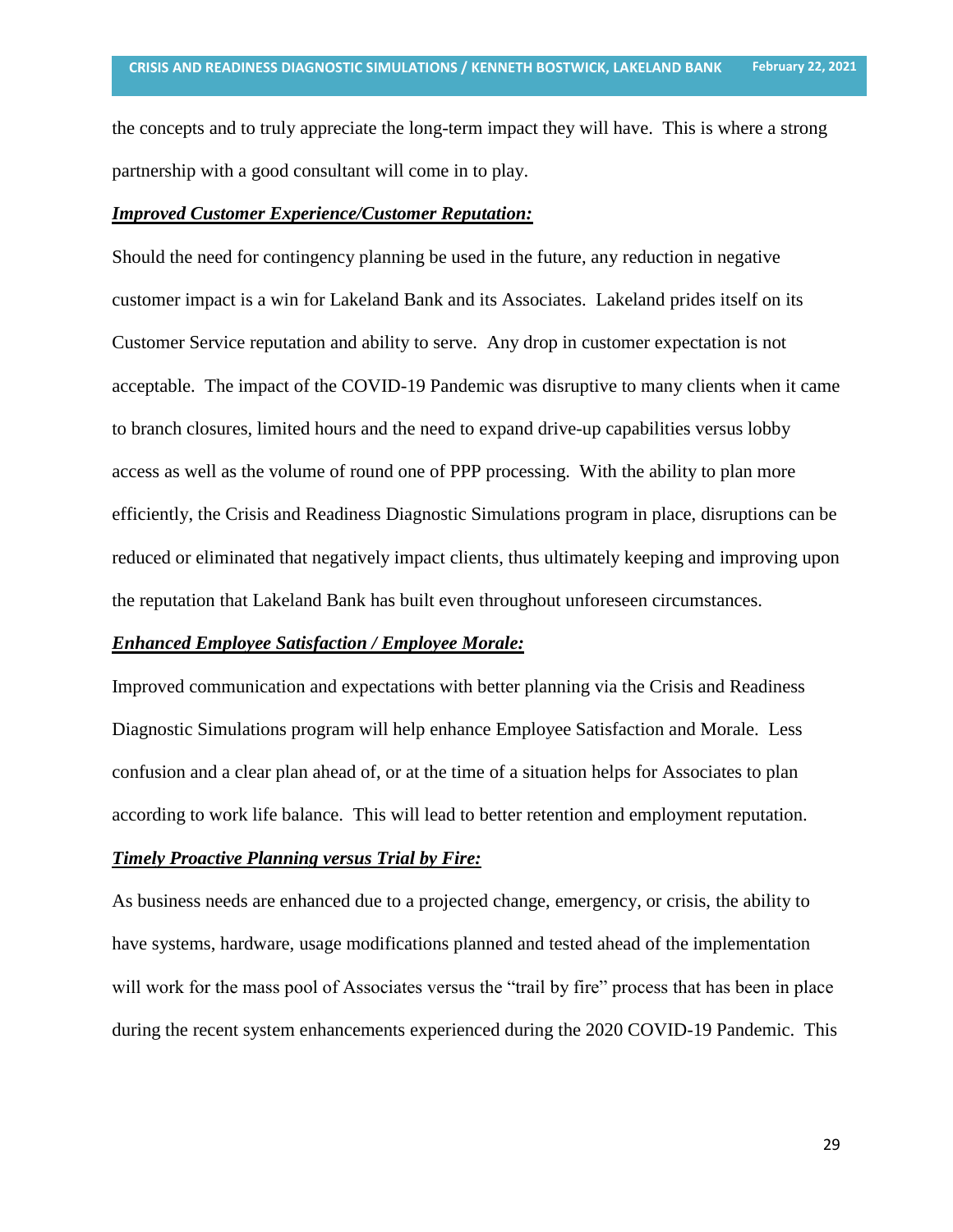will avoid system outages and allow for proper training for Associates to be on proper systems as the needs arise.

### Conclusion:

Although not being able to see into the future, by pooling resources and monitoring changes in these key areas and regularly adjusting strategies based upon changes, these better prepare Lakeland Bank for fast and efficient contingency implementation. The Crisis and Readiness Diagnostic Simulations Program should be considered for implementation by Lakeland Bank's Executive Management Team as soon as possible for the many reasons provided in this paper. As this would be a relatively low-cost program to launch and run on an ongoing bases, the Bank basically already has the tools and information needed, it is a matter of harnessing the wealth of data at its disposal and leveraging it properly to prepare for future short, medium- and long-term business emergencies. Lakeland will benefit from this program monetarily and from maintained and improved customer reputation.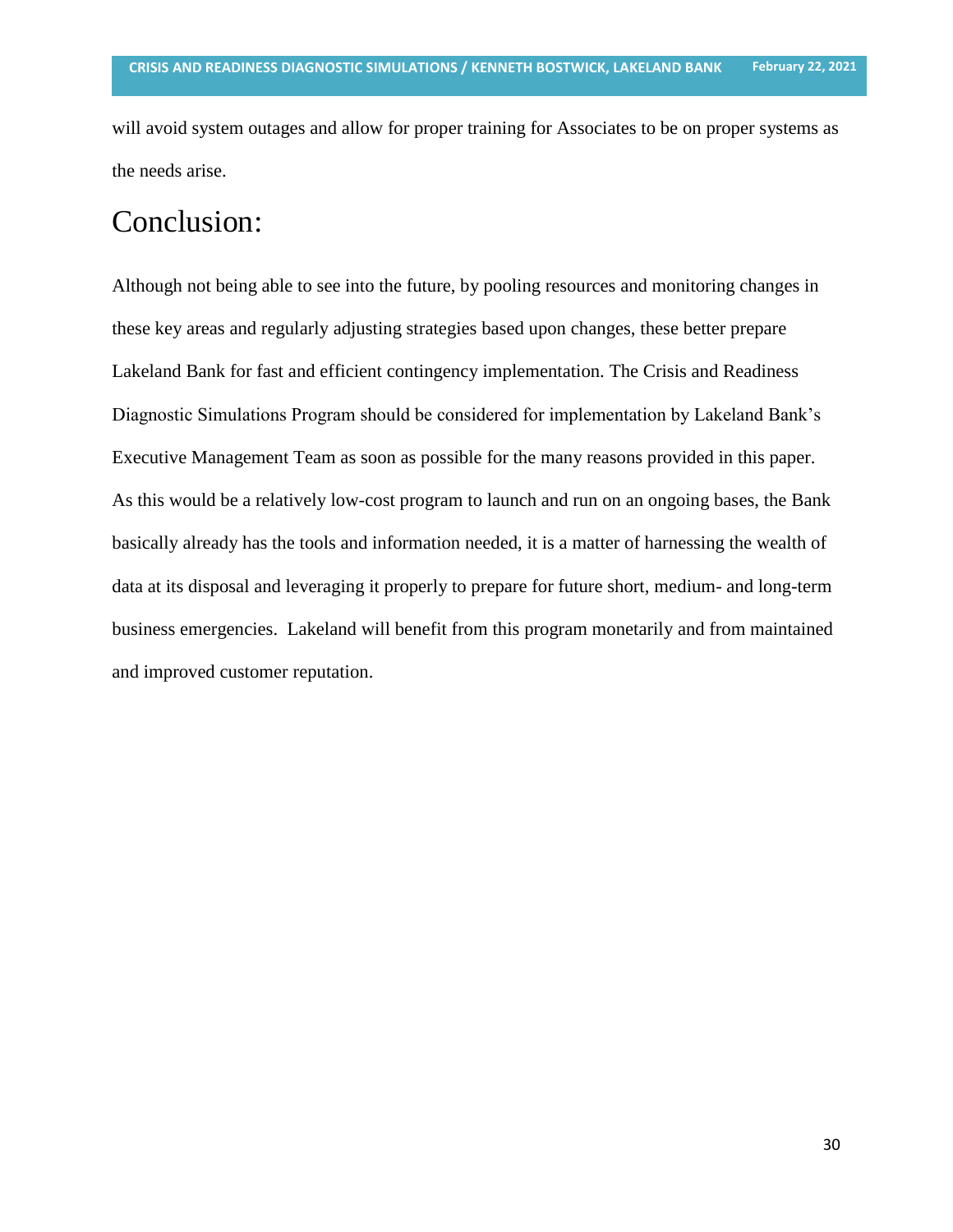*Visual Examples of the Process\*:*



**(\* Strategy Under Uncertainty – Dr. Roch Parayre – CEO & Chairman, Strategique)**